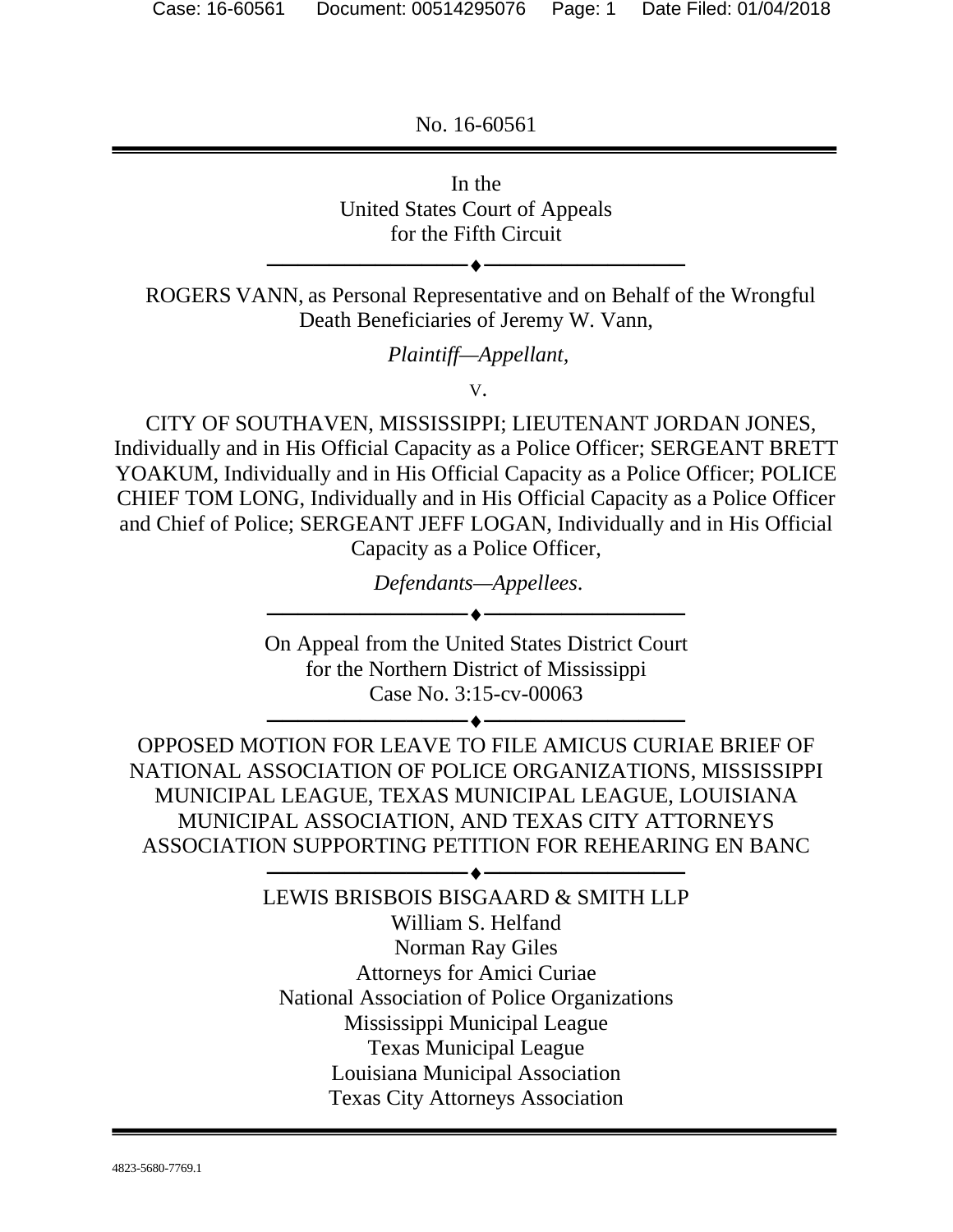The National Association of Police Organizations ("NAPO"), Mississippi Municipal League, Inc. ("MML"), Texas Municipal League ("TML"), Louisiana Municipal Association ("LMA"), an Texas City Attorneys Association ("TCAA"), respectfully move the Court, under F.R.A.P. 29(b)(3), for leave to file their opposed *amici curiae* brief in support of the Petition for Rehearing *En Banc* filed on December 20, 2017.

#### CERTIFICATE OF INTERESTED PERSONS

In addition to the persons and entities Appellees' have identified, the undersigned counsel of record certifies that the following persons and entities also have an interest in the outcome of this case.

- A. Amici Curiae:
	- 1. National Association of Police Organizations;
	- 2. Mississippi Municipal League;
	- 3. Texas Municipal League;
	- 4. Louisiana Municipal Association; and
	- 5. Texas City Attorneys Association.
- B. Attorneys for Amicus Curiae Mississippi Municipal League:

Luther T. Munford Luther.Munford@butlersnow.com Margaret Smith Margaret.Smith@butlersnow.com Butler Snow LLP 1020 Highland Colony Parkway, Suite 1400 Ridgeland, MS 39157 Tel: (601) 985-4418 Fax: (601) 985-4500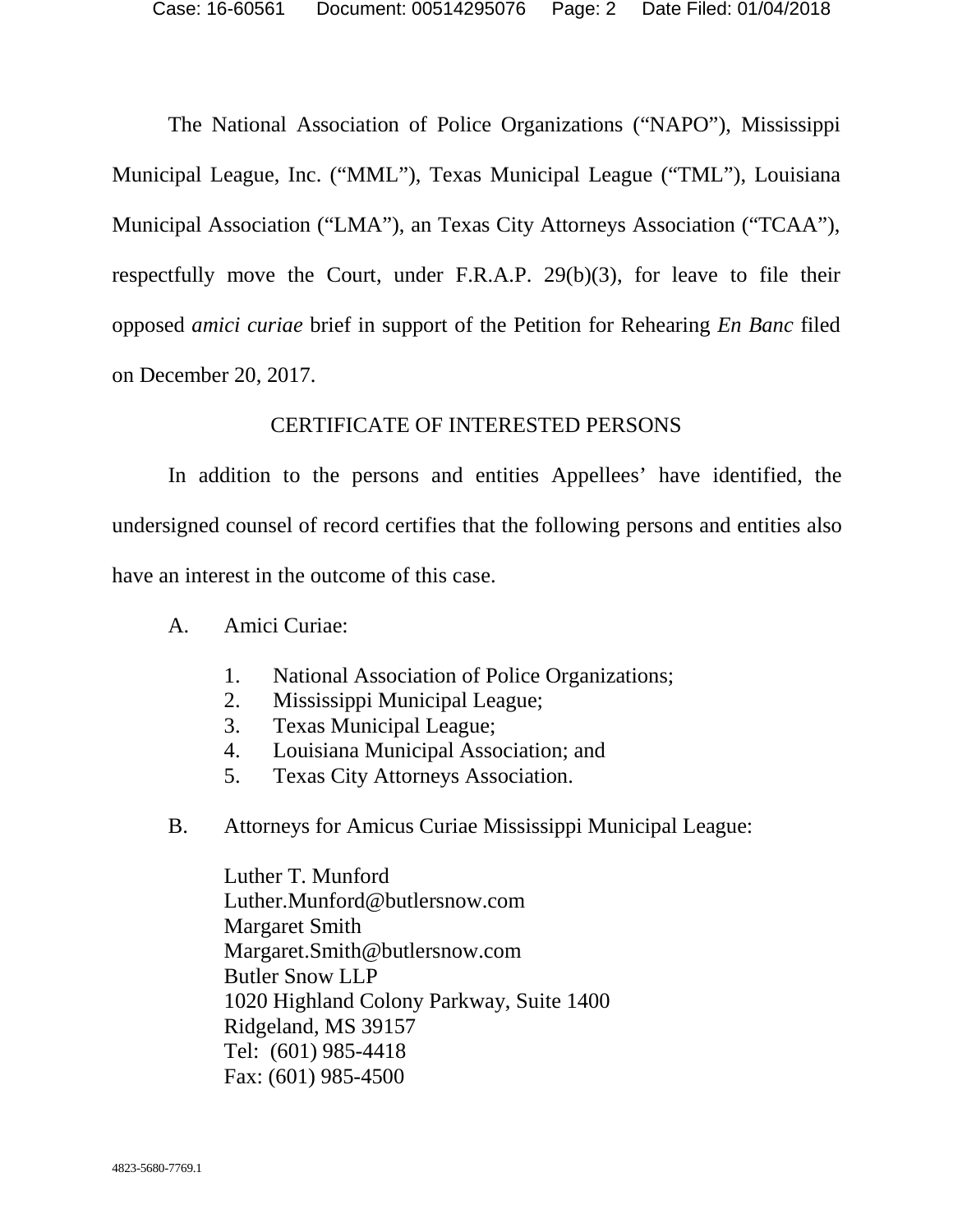C. Attorneys for Amici Curiae:

 William S. Helfand bill.helfand@lewisbrisbois.com Norman Ray Giles norman.giles@ lewisbrisbois.com LEWIS BRISBOIS BISGAARD & SMITH, LLP 24 Greenway Plaza, Suite 1400 Houston, Texas 77046 Tel: (713) 659-6767 Fax: (713) 759-6830

> /s/*William S. Helfand*  Attorney of Record for Amici Curiae National Association of Police Organizations Mississippi Municipal League Texas Municipal League Louisiana Municipal Association Texas City Attorneys Association

#### AMICI CURAIE INTEREST

The National Association of Police Organizations ("NAPO") is a coalition of organizations across the United States organized for advancing interests of law enforcement officers. Founded in 1978, NAPO is the strongest unified voice supporting law enforcement in the country. NAPO represents over 1,000 police units and associations, over 241,000 sworn officers, and more than 100,000 citizens who share a dedication to fair and effective law enforcement.

The Mississippi Municipal League is a non-profit Mississippi corporation organized to advance interests and welfare of its members, which are most municipalities in the State of Mississippi.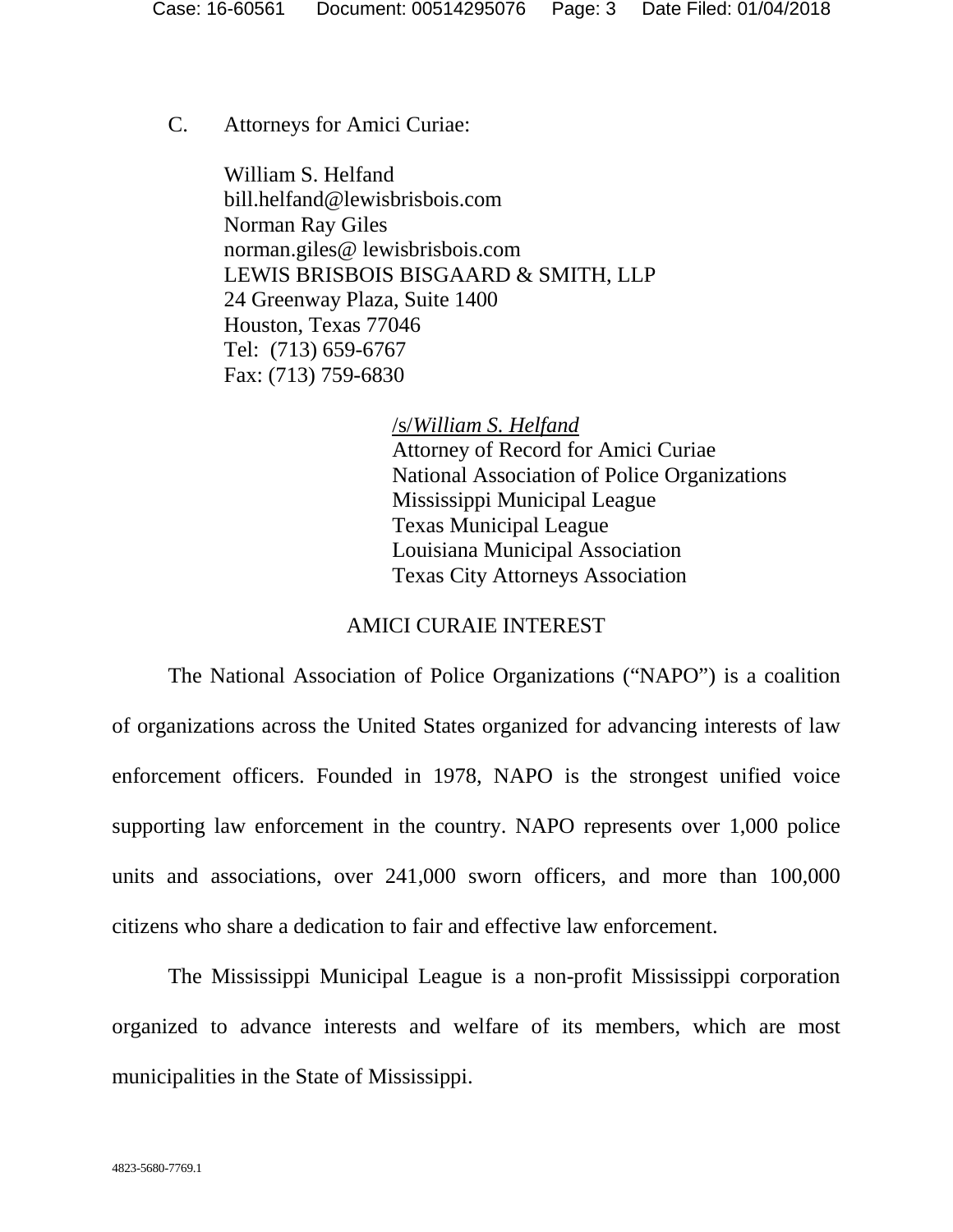The Louisiana Municipal Association is an association of 305 governmental entities throughout Louisiana (303 cities, towns, and villages, and 2 parishes), formed in 1926 for protection and promotion of interests of its member entities and their citizens, to improve efficiency and effectiveness of government. Through its subsidiary Risk Management, Inc., the LMA provides inter-local risk management indemnity programs, including police liability.

The Texas Municipal League is a Texas governmental entity established to advance interests and general welfare of its member-cities, which are substantially all municipalities and some special purpose districts within Texas

Amici would assist the Court by providing supplemental assistance from a broader perspective than the parties in this case which has general public interest.

Criminals fleeing justice in vehicles present risks of serious injury to officers. Approximately 8% of line-of-duty deaths of law enforcement officers are caused by being struck with a vehicle and many other officers are injured in this manner. Amici have substantial interests in protecting officers from injury and assuring officers' opportunity to effectively perform public duties.

Amici also have substantial interests in protecting officers and governmental employers from unreasonable burdens of litigation. Amici, like officers, rely on judicial adherence to Supreme Court's proclamations of governing law, procedures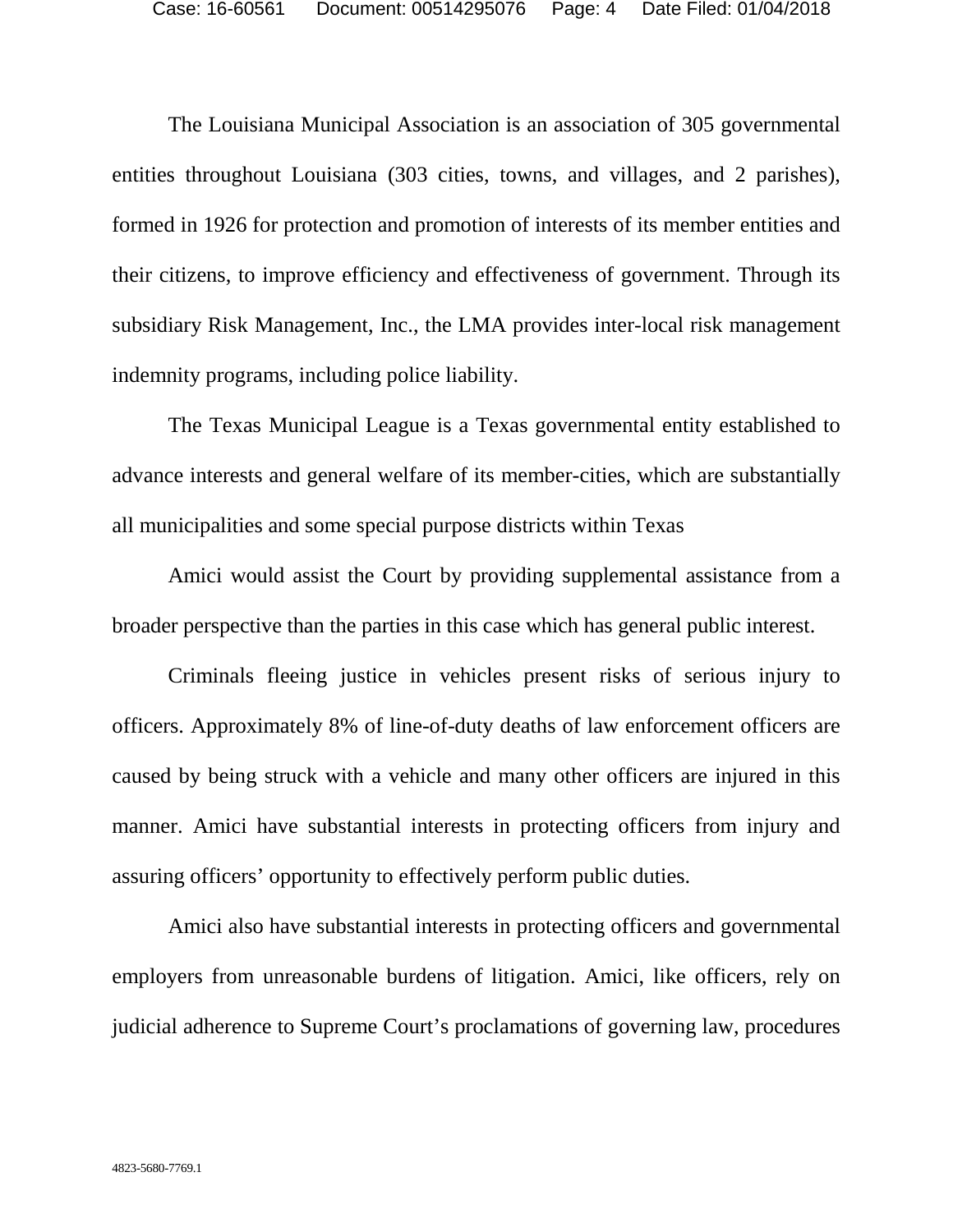the Supreme Court established for evaluating qualified immunity, and uniformity in this Court's decisions.

## REASONS FOR THE AMICI BRIEF

Amici present supplemental legal analysis of issues raised in the petition for rehearing en banc before the Court has decided whether to grant the petition. Amici provide detailed analysis of decisions of the Supreme Court and this Court that are controlling on both elements of qualified immunity where, as here, a criminal uses a vehicle to avoid arrest that precipitates a police response. This analysis is particularly useful, important, and relevant to disposition of this case in which Appellant failed to show a constitutional violation or identify, with the required particularity, clearly established law the petitioning officer allegedly violated.

Amici also offer analysis which shows that the panel majority failed to apply the purely objective test required for analyzing a  $4<sup>th</sup>$  Amendment claim and immunity. Because the test is objective, it cannot rest on the intent of any officer. Furthermore, Amici discuss reasons administration of justice is best served by the Court's adherence to its long-standing valid interpretation of governing law, that is consistent with Supreme Court precedent in cases like this.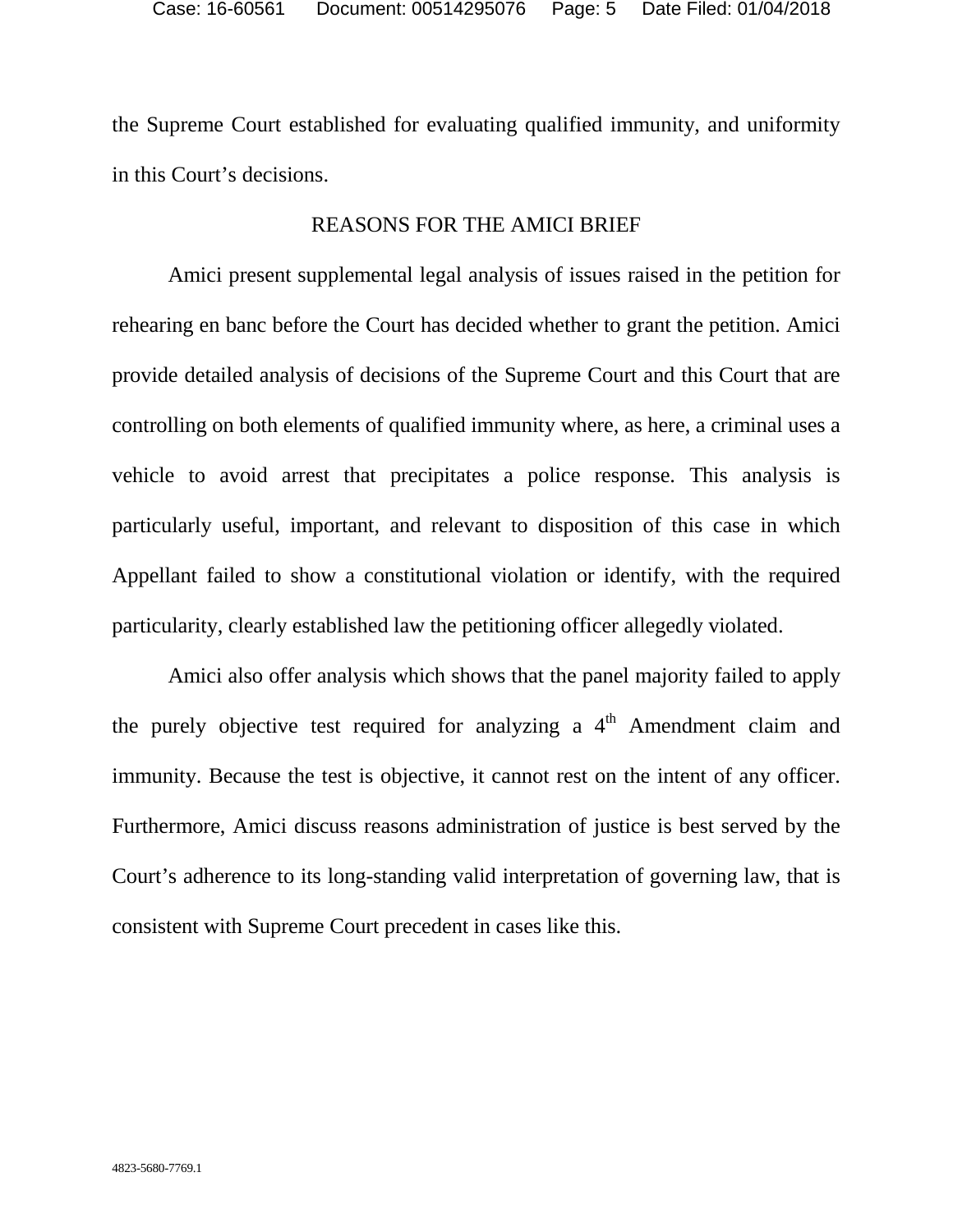### **CONCLUSION**

For these reasons, and the reasons addressed more specifically in their attached proposed brief, Amici seek leave to file their brief.

Respectfully submitted,

## LEWIS BRISBOIS BISGAARD & SMITH LLP

*/s/ William S. Helfand* WILLIAM S. HELFAND Attorney-in-charge for Amici Curiae National Association of Police **Organizations** Mississippi Municipal League Texas Municipal League Louisiana Municipal Association Texas City Attorneys Association SBOT: 09388250 bill.helfand@lewisbrisbois.com NORMAN RAY GILES SBOT: 24014084 norman.giles@lewisbrisbois.com 24 Greenway Plaza, Suite1400 Houston, Texas 77046 (713) 659-6767 (713) 759-6830 (facsimile)

## CERTIFICATE OF SERVICE

I hereby certify that I served the foregoing using the ECF system which sent

notifications and a link to such filing to the following counsel of record:

Daniel M. Czamanske, Jr., Esq. Chapman, Lewis & Swan, PLLC Post Office Box 428 Clarksdale, MS 38614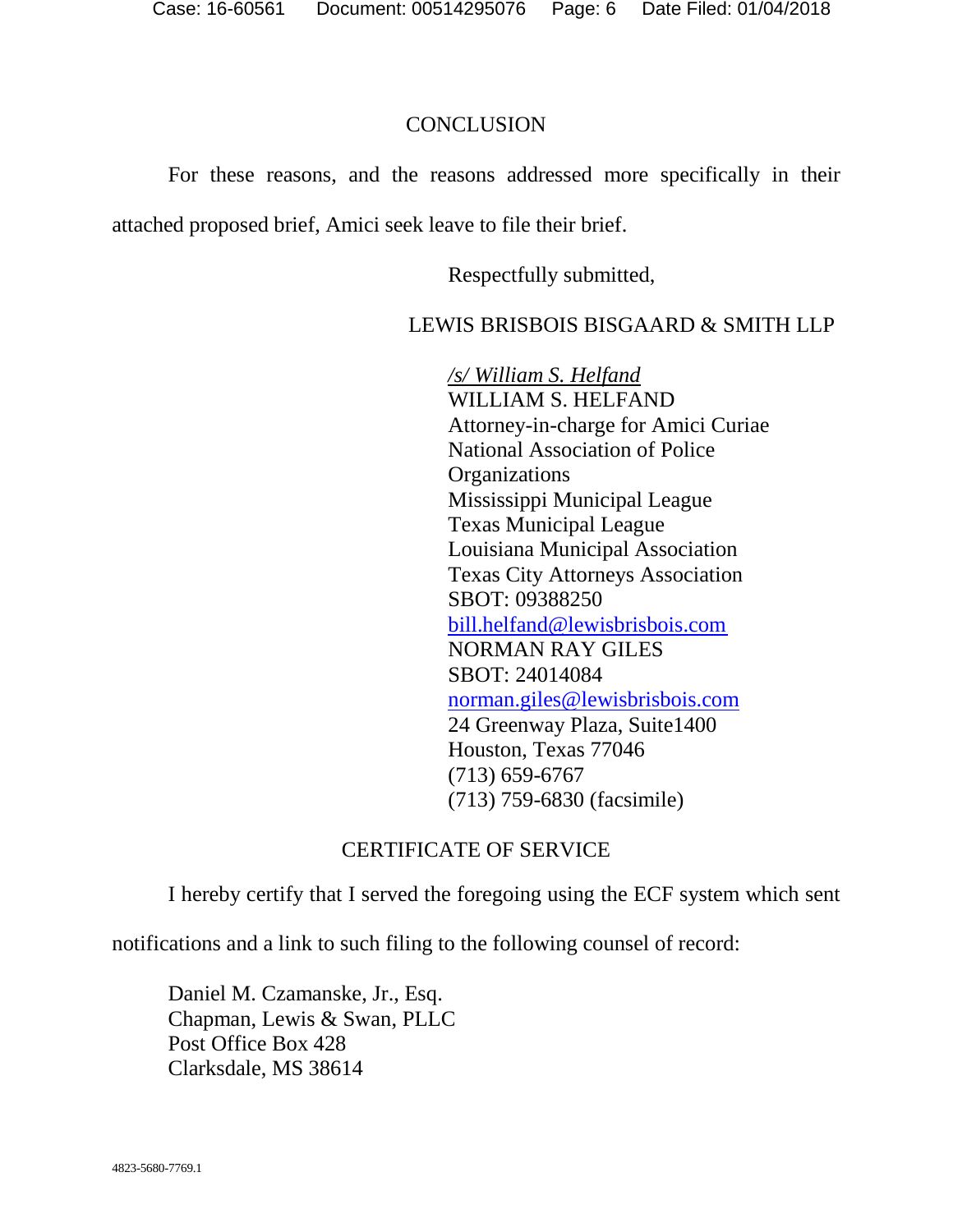Danese K. Banks, Esq. The Cochran Firm – Memphis One Commerce Square, Suite 1700 Memphis, TN 38103

Michael J. Bentley, Esq. Bradley Arant Boult Cummings LLP Post Office Box 1789 Jackson, MS 39215-1789 Robert E. Hayes, Jr. , Esq. W. Doug Hollowell, III, Esq. Hayes Law Firm, PLLC 5740 Getwell Road Building 9, Suite A Southaven, MS 38672

Luther T. Munford Luther.Munford@butlersnow.com Margaret Smith Margaret.Smith@butlersnow.com Butler Snow LLP 1020 Highland Colony Parkway, Suite 1400 Ridgeland, MS 39157

Signed January 4, 2018.

By:/s/ William S. Helfand

Attorney-in-charge for Amici Curiae National Association of Police **Organizations** Mississippi Municipal League Texas Municipal League Louisiana Municipal Association Texas City Attorneys Association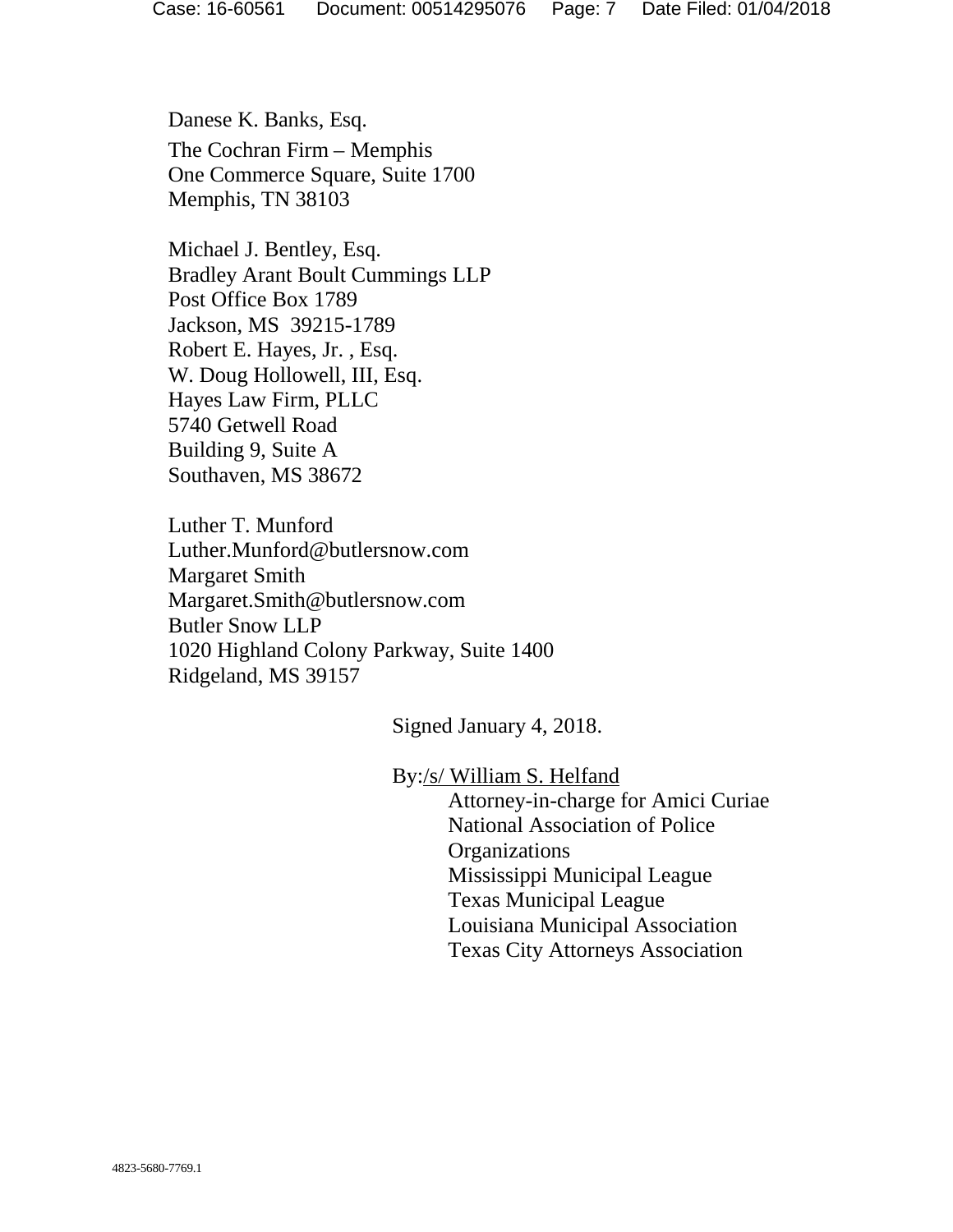#### CERTIFICATE OF CONFERENCE

Counsel for Movants conferred regarding the relief sought in this motion with counsel for Plaintiff-Appellant on December 22, 2017, and on that same date counsel for Plaintiff-Appellant filed a response in this Court representing that Appellant is opposed to any motion Amici file.

#### CERTIFICATE OF COMPLIANCE

- 1. This petition complies with the type-volume limitation of Fed. R. App. P.  $27(d)(2)(A)$  because this motion contains 512 words.
- 2. This petition complies with the typeface requirements of Fed. R. App. P.  $32(a)(5)$  and the type style requirements of Fed. R. App. P.  $32(a)(6)$  because it has been prepared in a proportionally spaced typeface using Microsoft Word in Times New Roman font size 14.

This  $4<sup>th</sup>$  day of January, 2018.

/s/ *William S. Helfand*

Attorney-in-charge for Amici Curiae National Association of Police Organizations Mississippi Municipal League Texas Municipal League Louisiana Municipal Association Texas City Attorneys Association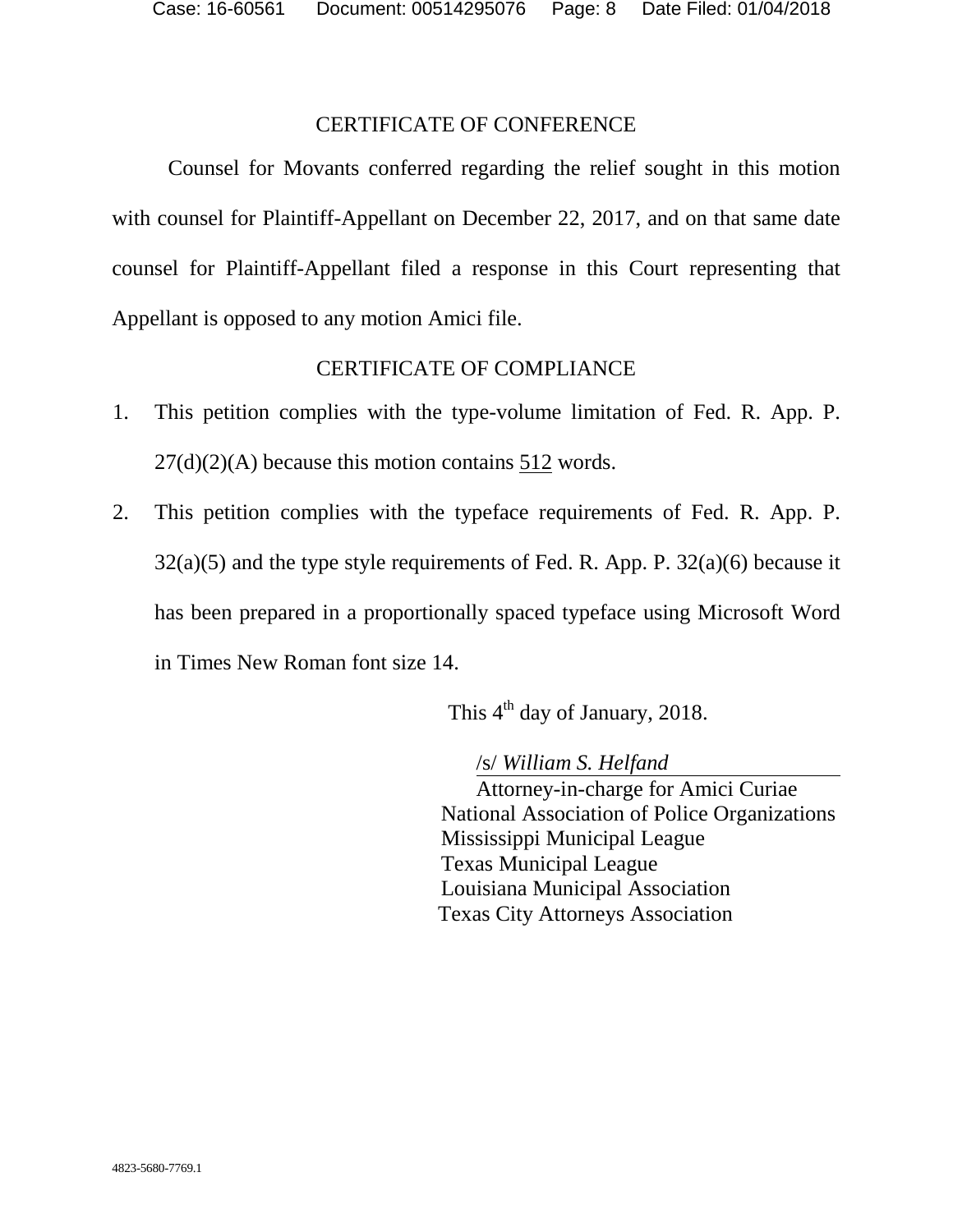No. 16-60561



Facsimile: 713.759.6830

Attorneys for Amici Curiae

National Association of Police Organizations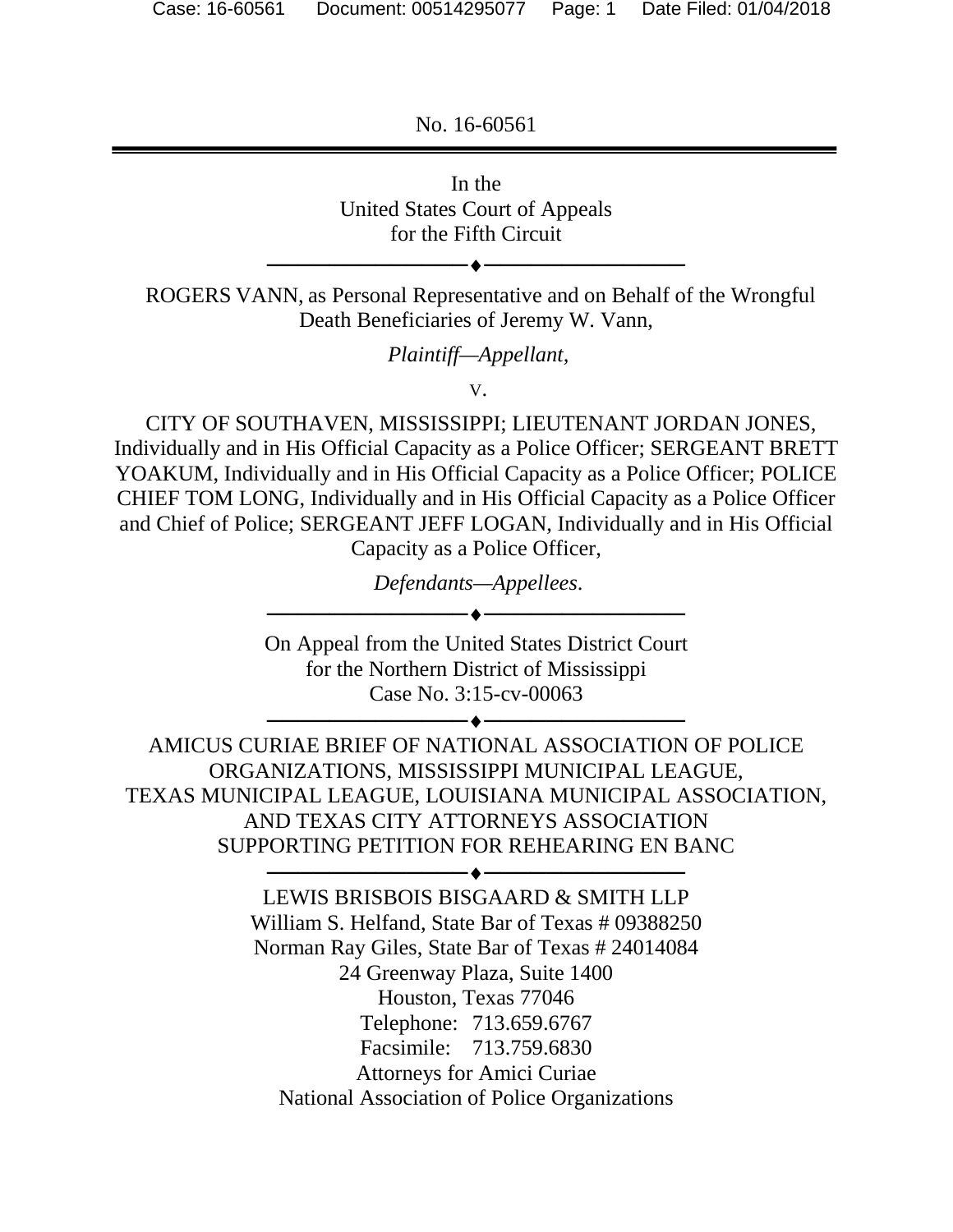Mississippi Municipal League Texas Municipal League Louisiana Municipal Association Texas City Attorneys Association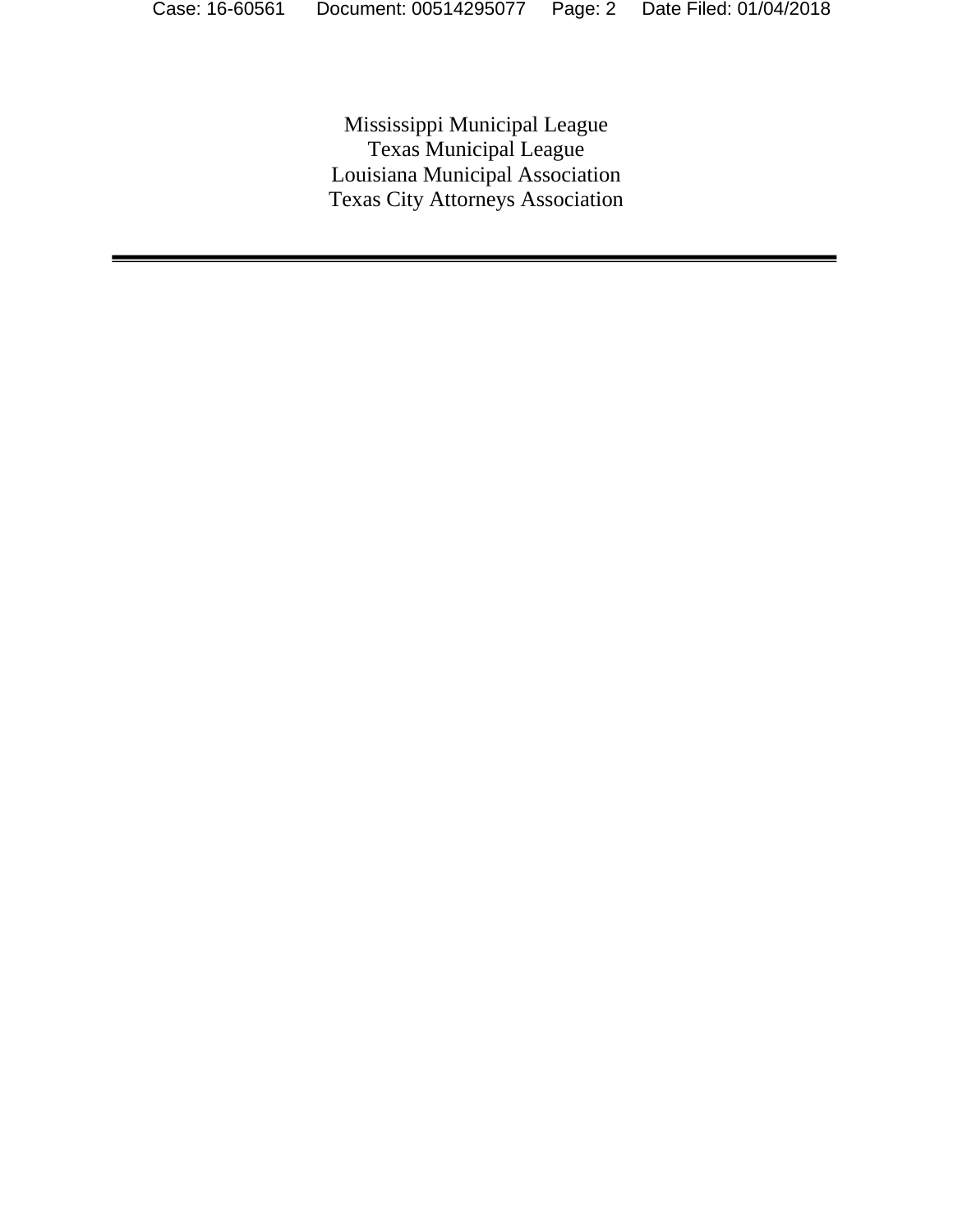Case: 16-60561 Document: 00514295077 Page: 3 Date Filed: 01/04/2018

#### CERTIFICATE OF INTERESTED PERSONS

So that the judges of this Court may evaluate possible disqualification or recusal, the undersigned counsel of record certifies that the following persons and entities have an interest in the outcome of this case. In addition to the persons and entities Appellees' identified, the undersigned counsel of record certifies that the following persons and entities also have an interest in the outcome of this case.

- A. Amici Curiae:
	- 1. National Association of Police Organizations;
	- 2. Mississippi Municipal League;
	- 3. Texas Municipal League;
	- 4. Louisiana Municipal Association; and
	- 5. Texas City Attorneys Association.
- B. Attorneys for Mississippi Municipal League:

Luther T. Munford Luther.Munford@butlersnow.com Margaret Smith Margaret.Smith@butlersnow.com Butler Snow LLP 1020 Highland Colony Parkway, Suite 1400 Ridgeland, MS 39157 Tel: (601) 985-4418 Fax: (601) 985-4500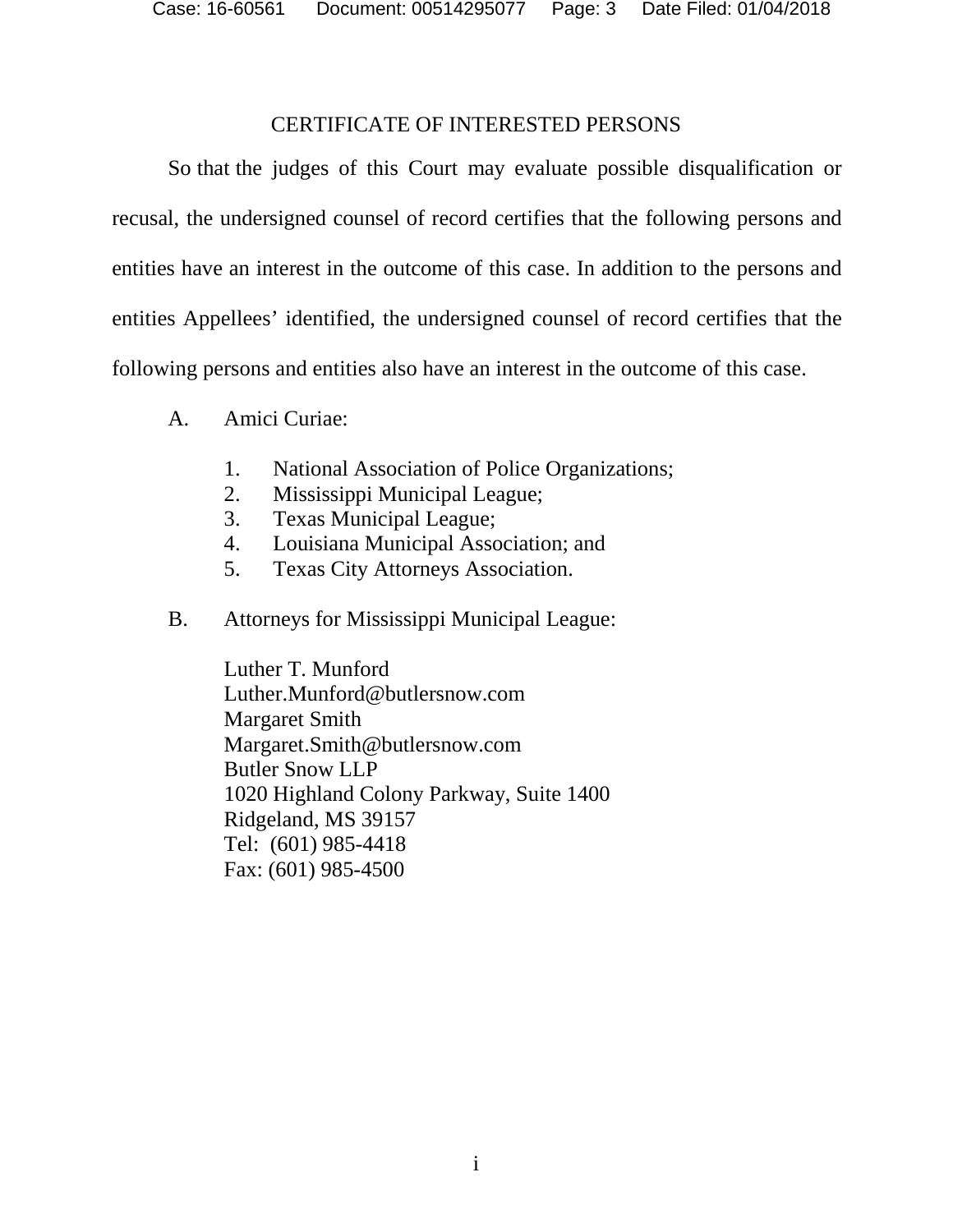C. Attorneys for Amici Curiae:

 William S. Helfand bill.helfand@lewisbrisbois.com Norman Ray Giles norman.giles@ lewisbrisbois.com LEWIS BRISBOIS BISGAARD & SMITH, LLP 24 Greenway Plaza, Suite 1400 Houston, Texas 77046 Tel: (713) 659-6767 Fax: (713) 759-6830

> /s/*William S. Helfand*  Attorneys of Record for Amici Curiae

National Association of Police Organizations Mississippi Municipal League Texas Municipal League Louisiana Municipal Association Texas City Attorneys Association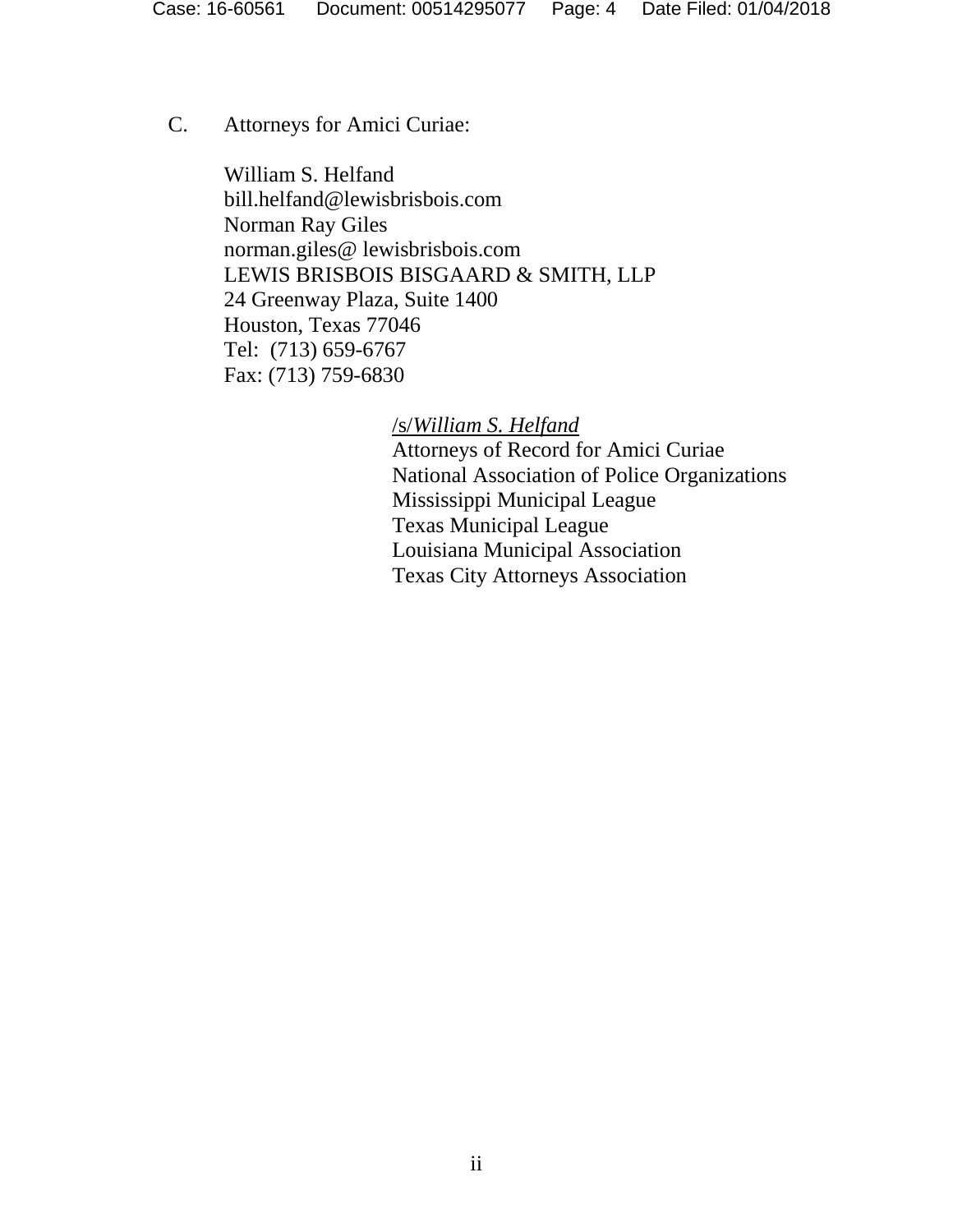## TABLE OF CONTENTS

| AMICI CURIAE HAVE SUBSTANTIAL INTERESTS IN THIS CASE<br>THAT HAS BROAD-RANGING IMPLICATIONS THROUGHOUT THE |                                                                     |  |  |
|------------------------------------------------------------------------------------------------------------|---------------------------------------------------------------------|--|--|
|                                                                                                            |                                                                     |  |  |
|                                                                                                            |                                                                     |  |  |
| I.                                                                                                         | The Supreme Court has rejected the majority opinion's misconception |  |  |
| II.                                                                                                        | The majority opinion of clearly established law conflicts with the  |  |  |
|                                                                                                            |                                                                     |  |  |
|                                                                                                            |                                                                     |  |  |
|                                                                                                            |                                                                     |  |  |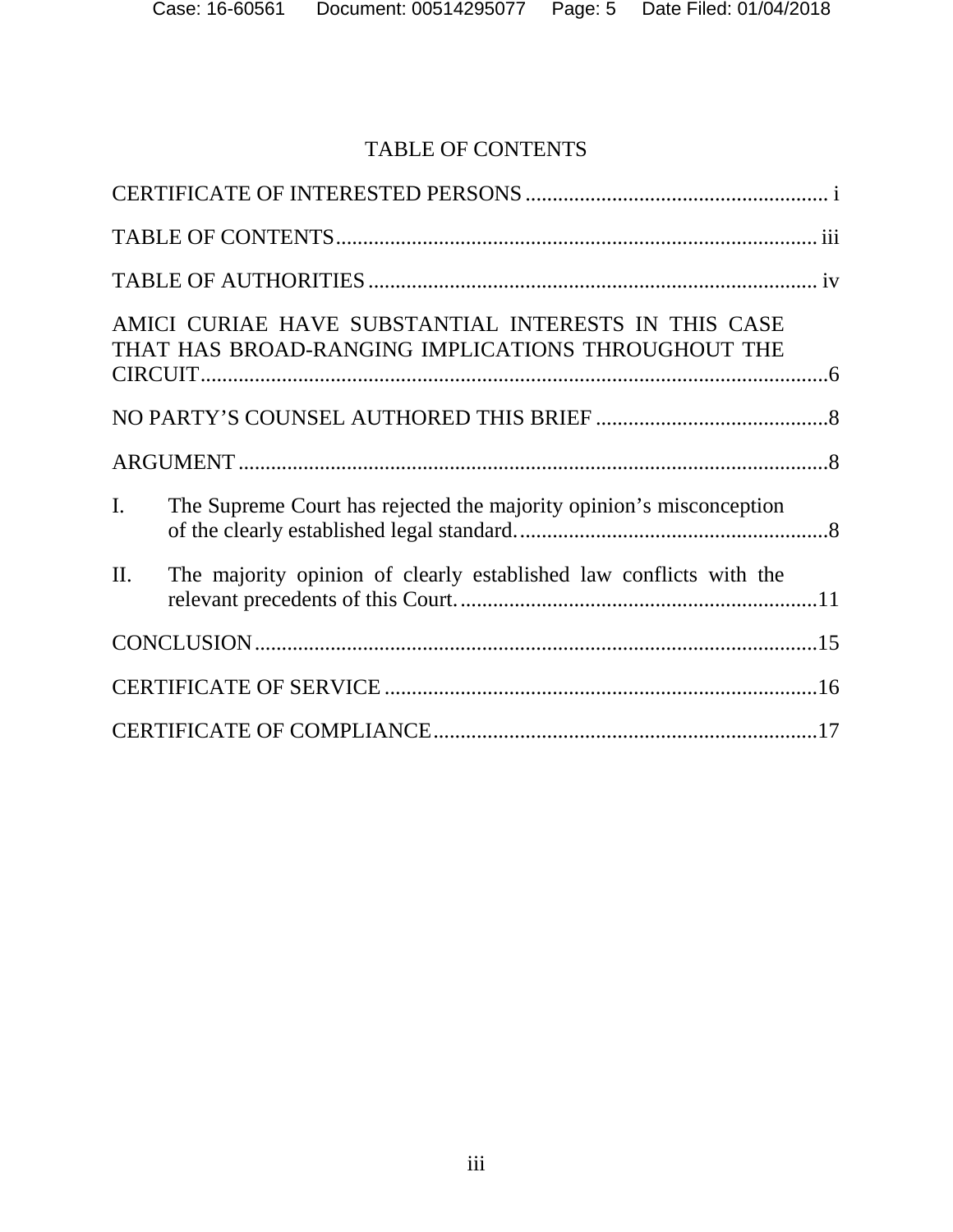# TABLE OF AUTHORITIES

## **Federal Court Cases**

| Anderson v. Creighton,                                                        |
|-------------------------------------------------------------------------------|
|                                                                               |
| Brosseau v. Haugen, 543 U.S. 194, 125 S. Ct. 596 (2004) (PER CURIAM) 9, 10    |
| Carabajal v. City of Cheyenne,                                                |
|                                                                               |
| Carter v. Buscher,                                                            |
|                                                                               |
| City and County of San Francisco v. Sheehan,                                  |
|                                                                               |
| Cole v. Bone,                                                                 |
|                                                                               |
| Drewitt v. Pratt,                                                             |
|                                                                               |
| Fraire v. City of Arlington, 957 F.2d 1268 (5th Cir.), cert. denied, 506 U.S. |
|                                                                               |
|                                                                               |
| Hathaway v. Bazany,                                                           |
|                                                                               |
|                                                                               |
| Lion Boulos v. Wilson,                                                        |
|                                                                               |
|                                                                               |
| Luna v. Mullenix,                                                             |
|                                                                               |
| Lytle v. Bexar County,                                                        |
|                                                                               |
| Martinez v. Maverick County,                                                  |
|                                                                               |
| Mullenix v. Luna,                                                             |
|                                                                               |
| Ontiveros v. City of Rosenberg,                                               |
|                                                                               |
| Orr v. Copeland,                                                              |
|                                                                               |
| Reichle v. Howards,                                                           |
|                                                                               |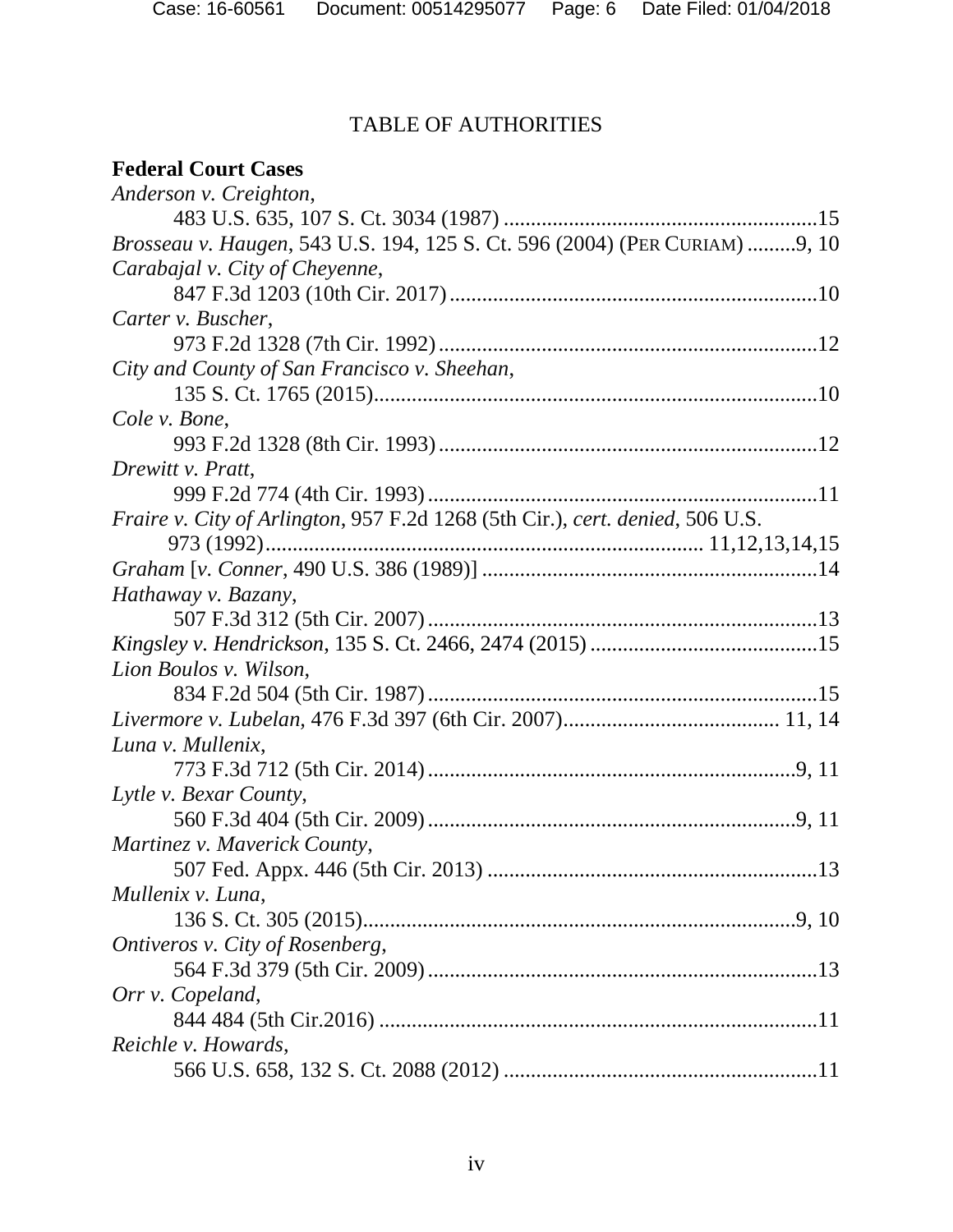| Ryals v. Estelle,                                                            |
|------------------------------------------------------------------------------|
|                                                                              |
| Salim v. Prouix,                                                             |
|                                                                              |
| Schulz v. Long,                                                              |
|                                                                              |
|                                                                              |
| Thompson v. Mercer,                                                          |
|                                                                              |
| Vann v. City of Southaven,                                                   |
| 876 F.3d 133, 2017 U.S. App. LEXIS 23663 **8-10 (5th Cir. 2017)8, 10, 13, 14 |
| Young v. City of Killeen,                                                    |
|                                                                              |
| <b>Additional Authorities</b>                                                |
| http://www.nleomf.org/facts/officer-fatalities-data/causes.html 8            |
|                                                                              |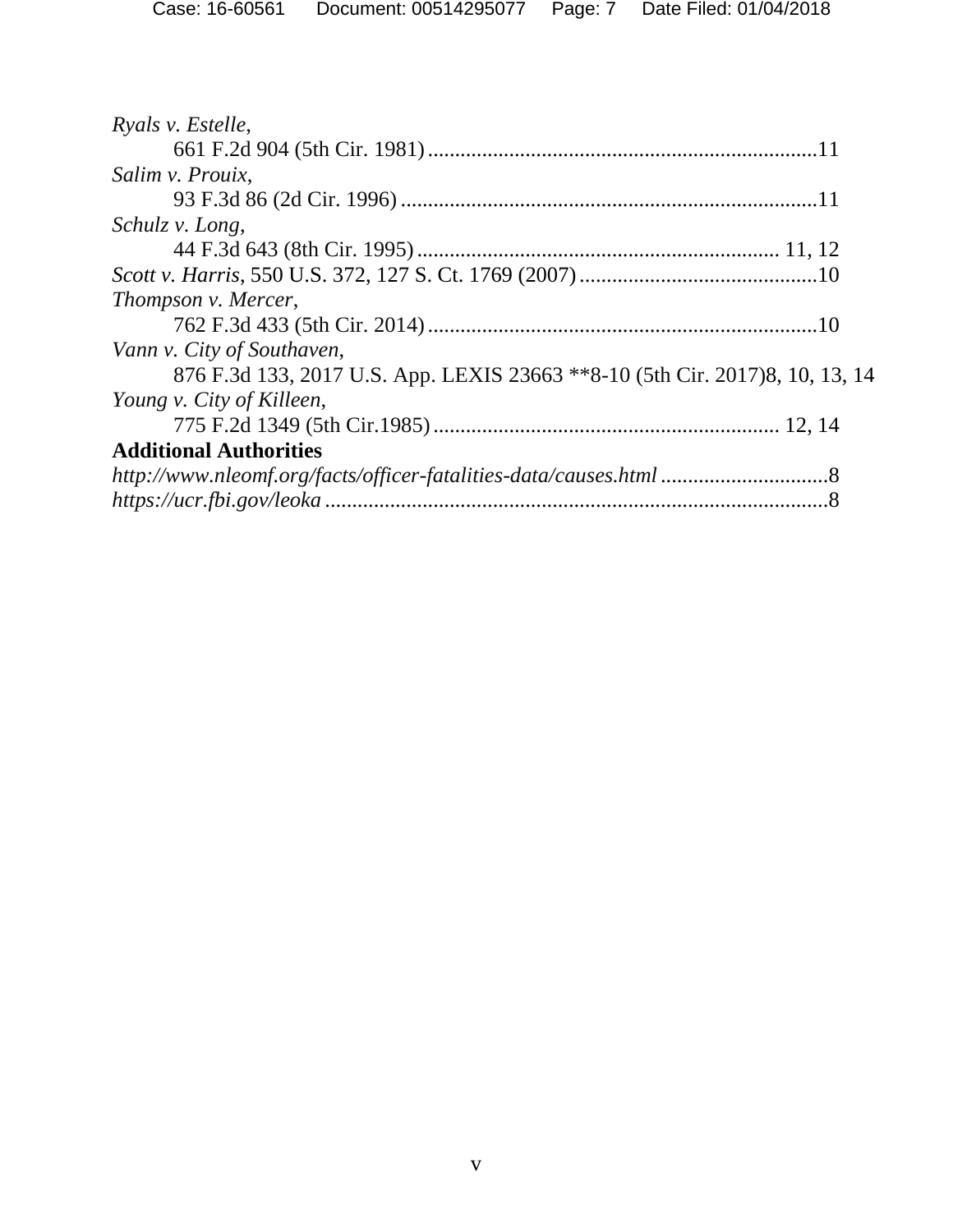## AMICI CURIAE HAVE SUBSTANTIAL INTERESTS IN THIS CASE THAT HAS BROAD-RANGING IMPLICATIONS THROUGHOUT THE CIRCUIT

The National Association of Police Organizations ("NAPO") is a coalition of organizations across the United States organized for advancing interests of law enforcement officers. NAPO was founded in 1978 and is the strongest unified voice supporting law enforcement in the country. NAPO represents over 1,000 police units and associations, over 241,000 sworn officers, and more than 100,000 citizens who share a dedication to fair and effective law enforcement.

The Mississippi Municipal League is a non-profit corporation organized to advance interests and welfare of its members, most municipalities in Mississippi.

The Louisiana Municipal Association is an association of 305 governmental entities throughout Louisiana (303 cities, towns, and villages, and 2 parishes), formed in 1926 for protection and promotion of interests of its member entities and their citizens, to improve efficiency and effectiveness of government. Through its subsidiary Risk Management, Inc., the LMA provides inter-local risk management indemnity programs, including police liability.

The Texas Municipal League is a governmental entity established to advance interests and general welfare of its member-cities, which are substantially all municipalities and some special purpose districts within Texas.

Over the last decade, between 10 and 18 law enforcement officers have died annually being struck by a vehicle, constituting approximately 8% of line-of-duty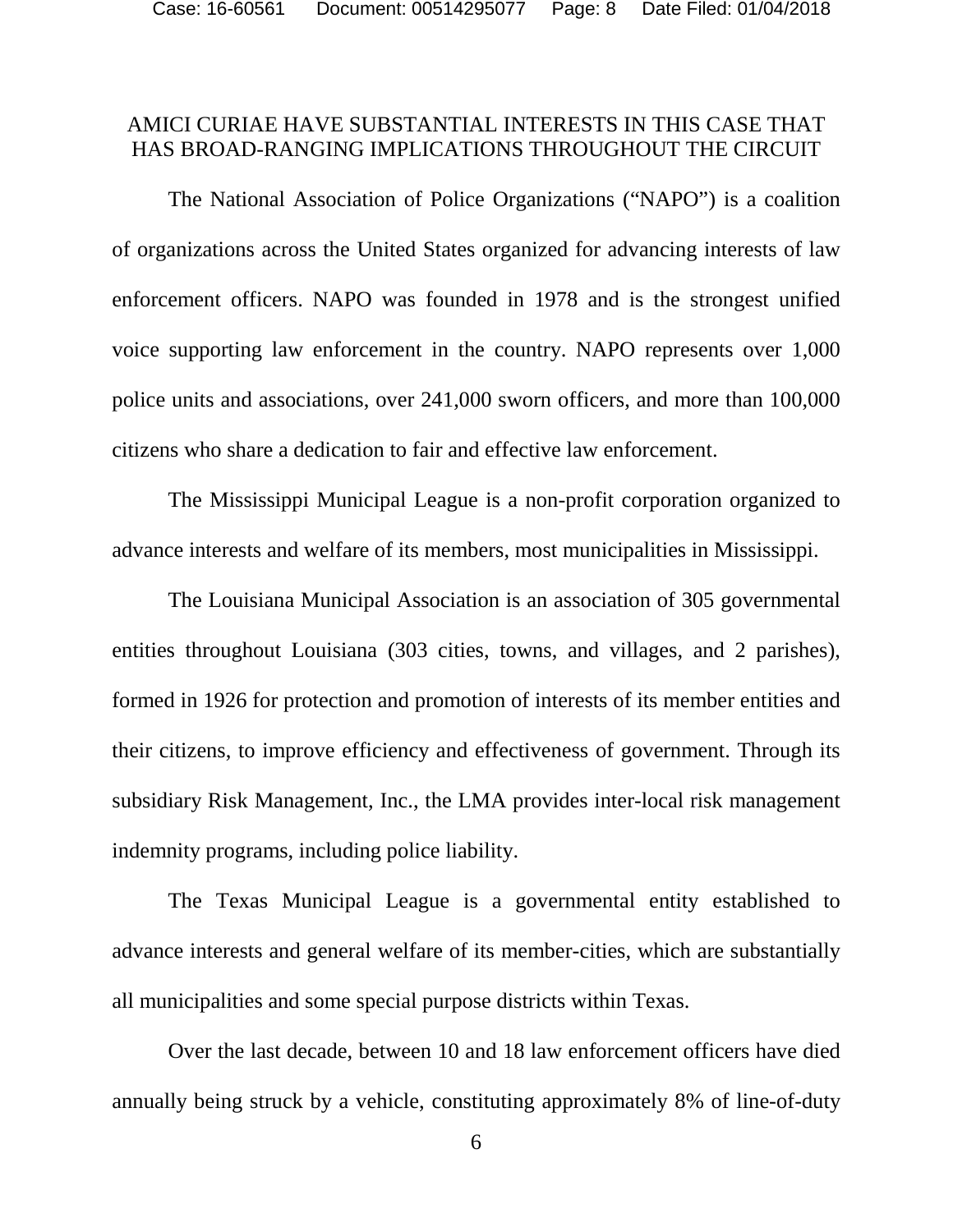deaths. (*http://www.nleomf.org/facts/officer-fatalities-data/causes.html*). Many other officers sustained non-fatal injuries inflicted by vehicles used as weapons or driven recklessly. The FBI Uniform Crime Reports (*https://ucr.fbi.gov/leoka*) provide detailed information showing vehicles kill officers, both when used as weapons and in accidents. Vehicles present risks of serious injury or death to officers, regardless of whether used with felonious intent or recklessly. In either case, the potential harm is serious.

Amici have substantial interests in protecting officers from injury, assuring officers have the opportunity to effectively perform their public duties, and in protecting officers and governmental employers from unreasonable burdens of litigation. Accordingly, Amici submit this brief because the panel majority deviated from controlling jurisprudence of the Supreme Court and this Court in enunciating a standard for qualified immunity that is legally incorrect and potentially dangerous in its application. This error has broad-ranging consequences throughout the Fifth Circuit.

The Supreme Court has consistently held that police may act to stop, with lethal force when reasonably necessary, criminals engaged in dangerous vehicular operation and flight. This Court, in accord, has consistently held that, when an objective officer could reasonably believe his life or the life of another innocent person is in serious danger, an officer may use lethal force to stop the threat.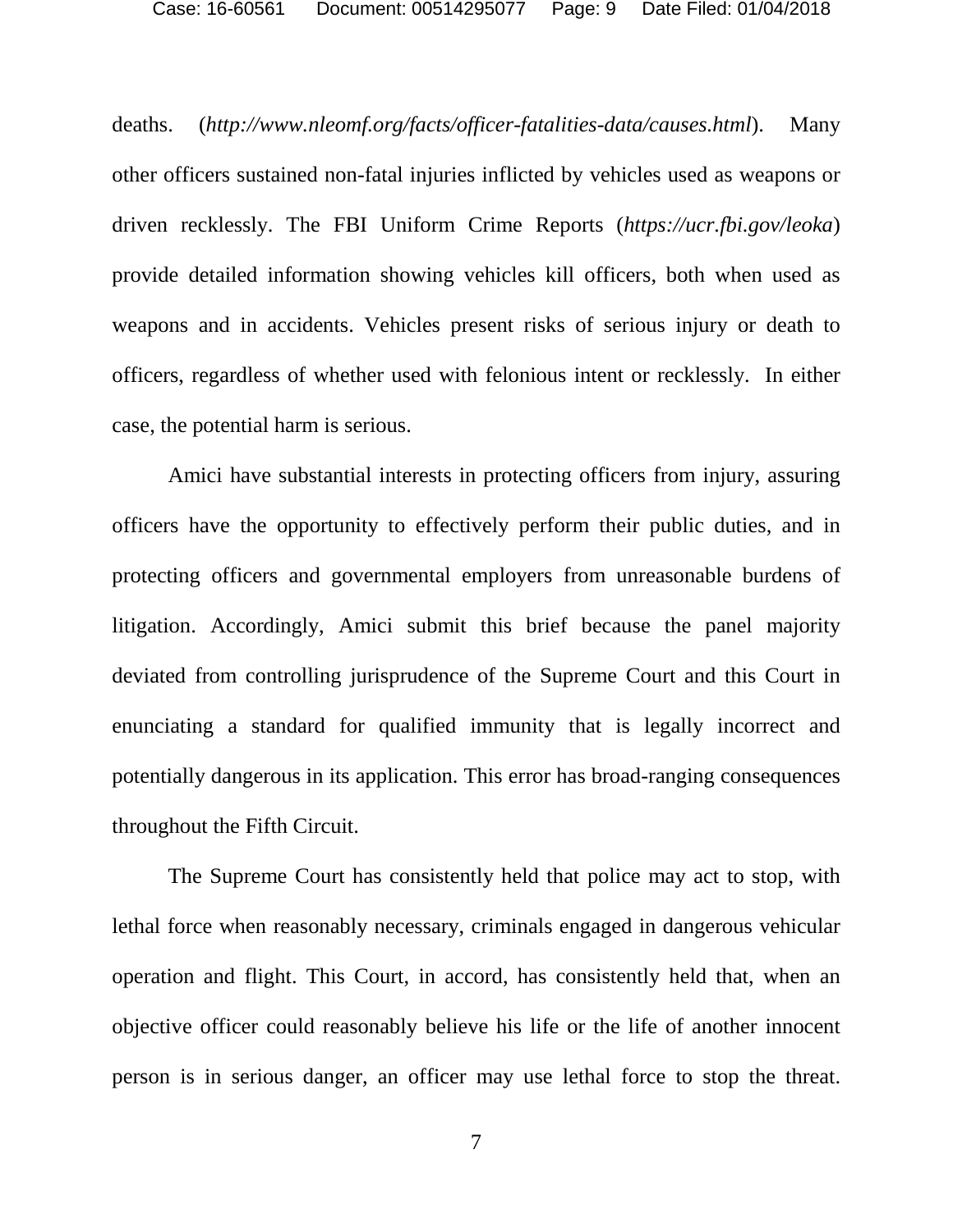Because the majority opinion rejected controlling precedent, correcting the Court's decision is necessary to protect officers and preserve uniformity of this Court's decisions.

#### NO PARTY'S COUNSEL AUTHORED THIS BRIEF

No party's counsel authored this brief, in whole or in part. No party or party's counsel contributed money intended to fund preparing or submitting this brief. No person, other than amici curiae, its members, or its counsel contributed money intended to fund preparing or submitting this brief.

#### ARGUMENT

## **I. The Supreme Court has rejected the majority opinion's misconception of the clearly established legal standard.**

The majority opinion suffers the infirmities the Supreme Court identified and corrected in *Mullenix v. Luna*, 136 S. Ct. 305 (2015). Here, the majority failed to analyze or appropriately identify clearly established law at the degree of particularity required by precedent. As in *Mullenix*, 135 S. Ct. at 308-09, "[i]n this case, the Fifth Circuit held that [Sgt. Logan] violated the clearly established rule that a police officer may not 'use deadly force against a fleeing felon who does not pose a sufficient threat of harm to the officer or others.'" *See Vann v. City of Southaven*, 876 F.3d 133, 2017 U.S. App. LEXIS 23663 \*\*8-10 (5th Cir. 2017). "Yet [the Supreme Court] has previously considered – and rejected – almost that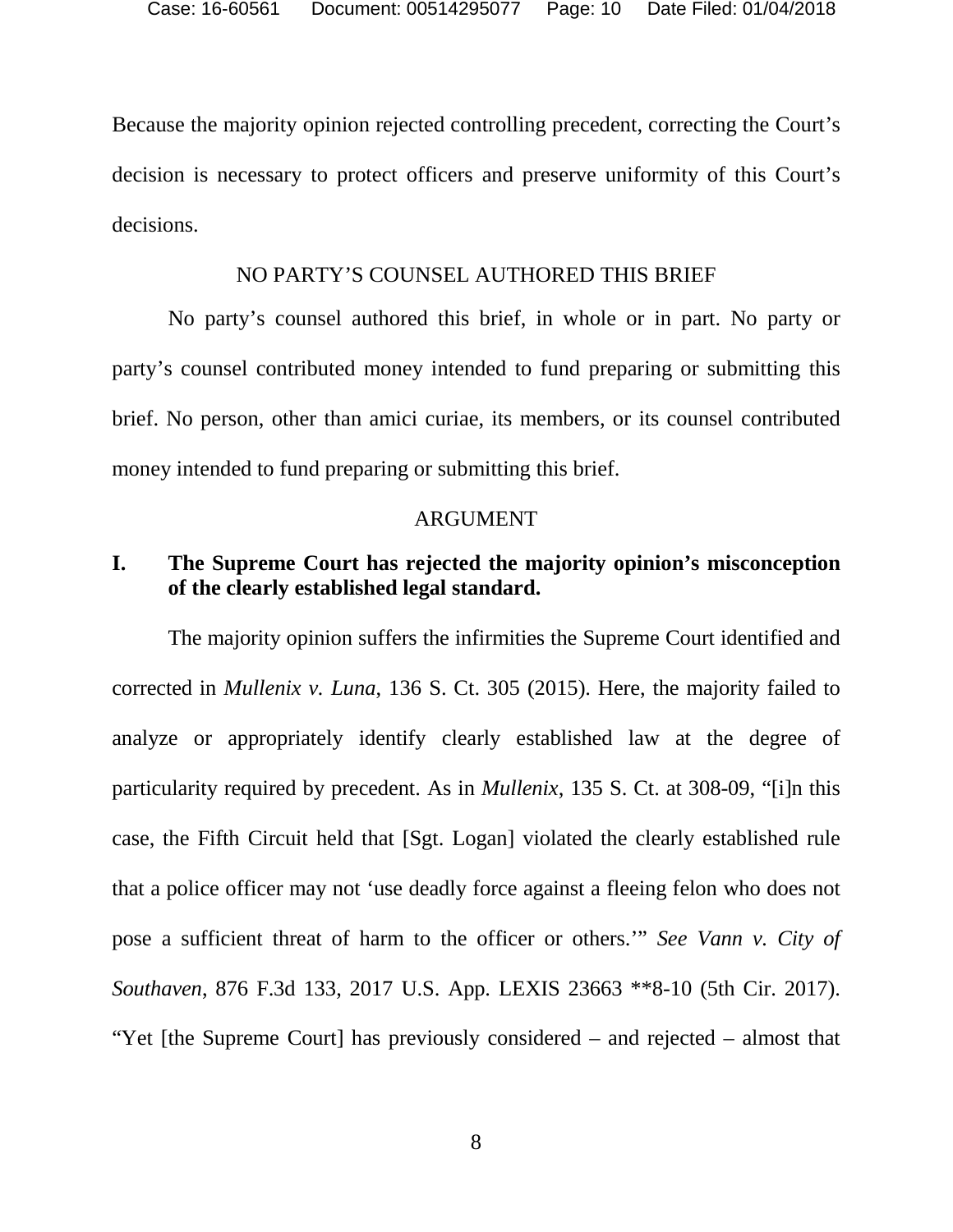exact formulation of the qualified immunity question in the Fourth Amendment context." *Mullenix*, 136 S. Ct. at 309.

The panel majority, relying on *Lytle v. Bexar County*, 560 F.3d 404, 417-18 (5th Cir. 2009),<sup>1</sup> mistakenly used a general test the Supreme Court has rejected. *Mullenix*, 136 S. Ct. at 308-12. The majority mistakenly relied on the erroneous rationale, "[t]his court has held, however, that [*Tennessee v.*] *Garner*'*s* [471 U.S. 1 (1985)] proposition 'holds as **both a general matter and** in the **more specific context of shooting a suspect fleeing in a motor vehicle**.'" *Vann* \*10 (emphasis added) (quoting *Lytle*, 560 F.3d at 417-18 (citations omitted).

The Supreme Court "repeatedly told courts" this is improper. *See Mullenix*, 136 S. Ct. at 308. The majority merely mentioned precedent demands particularity and specificity and nonetheless "proceeded to find fair warning in the general tests set out in *Graham* [*v. Conner*, 490 U.S. 386 (1989)] and *Garner*." *See Brosseau v. Haugen*, 543 U.S. 194, 199, 125 S. Ct. 596, 589-90 (2004). This is error.

Moreover, *Lytle* "turned on" the factual assertion the fleeing vehicle was three or four houses down the block moving away from officers when the officer fired. *Mullenix*, 136 S. Ct. at 311. Unlike *Lytle*, Vann's vehicle catapulted Sgt. Logan onto its hood, *after* Sgt. Logan shot Vann, and Vann's tire rolled over Sgt.

<sup>1</sup> The Fifth Circuit panel that decided *Luna v. Mullenix*, 773 F.3d 712, 719-25 (5th Cir. 2014), also based its errant decision primarily on *Lytle supra*.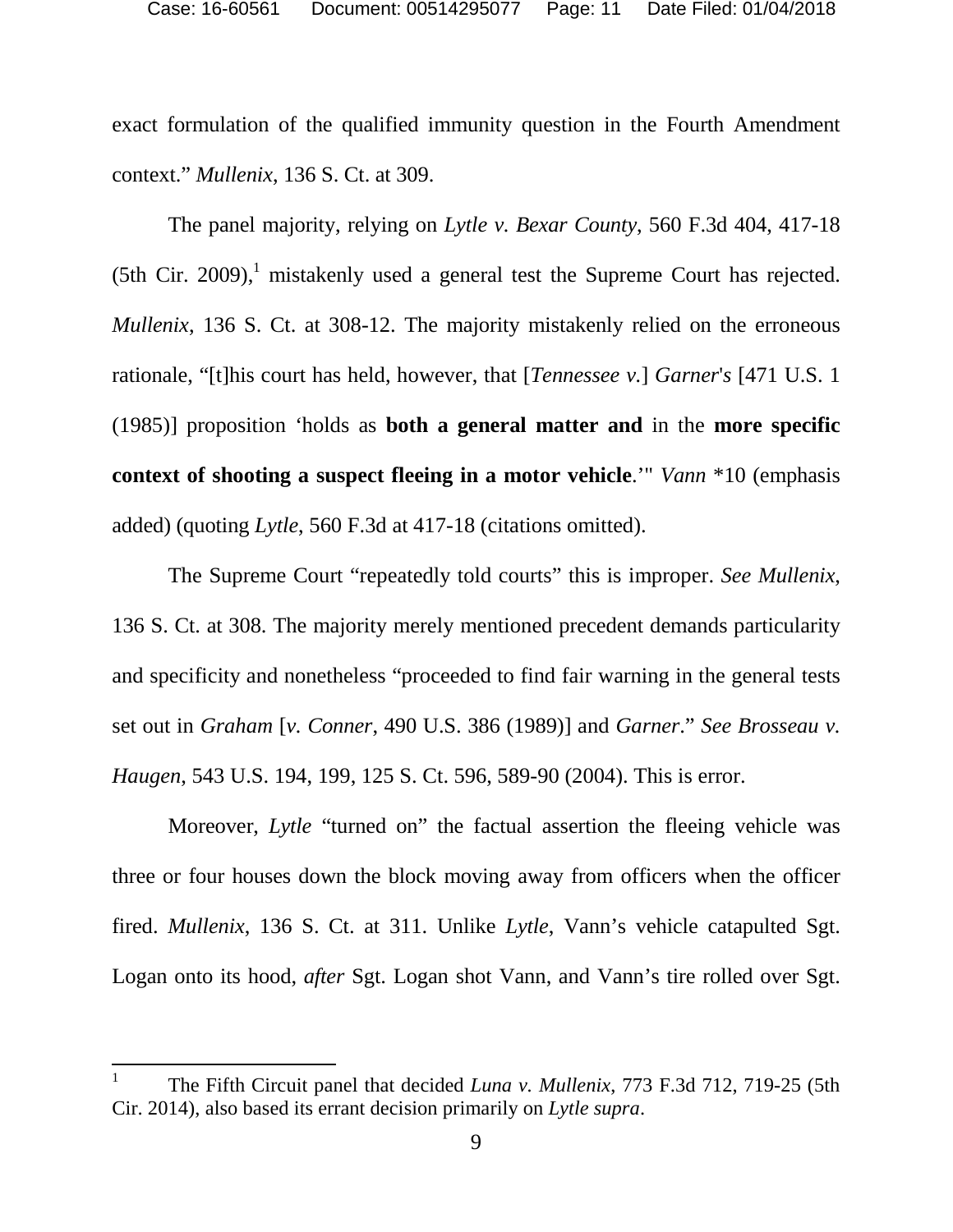Logan's arm after he fell off the hood onto the pavement.<sup>2</sup> See Vann at \*\*3-4. As in *Mullenix supra, "Lytle* does not clearly dictate the conclusion that [the officer] was unjustified in perceiving grave danger and responding accordingly []." *Id*.; *Compare Scott*, 550 U.S. at 385 (officer not expected to cease pursuit and hope for the best)<sup>3</sup> and *Carabajal v. City of Cheyenne*, 847 F.3d 1203, 1206-11 (10th Cir. 2017) (Officer who stepped in front of plaintiff's vehicle "not required to stand down and hope for the best").

The Supreme Court has acknowledged the dangers officers encounter when a criminal utilizes a vehicle to avoid arrest. Like Officer Brosseau, Sgt. Logan encountered a situation where a criminal, committed to vehicular flight, drove through a path "when persons in the immediate area [we]re at risk from that flight." *Brosseau*, 543 U.S. at 200. Pre-existing law did not inform every reasonable officer in either Officer Brosseau's or Sgt. Logan's circumstances, that firing was clearly unlawful because the "actions fell in the 'hazy border between excessive and acceptable force.'" *Brosseau*, 543 U.S. at 201. Sgt. Logan "could not know that" his particular actions would be misconstrued to violate clearly established law. *See City and County of San Francisco v. Sheehan*, 135 S. Ct. 1765, 1777 (2015). Supreme

<sup>2</sup> In assessing the reasonableness of Sgt. Logan's actions, it appropriate to take into account the relative culpability of his actions compared to Vann's. *See Scott v. Harris*, 550 U.S. 372, 378 (2007); *Thompson v. Mercer*, 762 F.3d 433, 438 (5th Cir. 2014).

<sup>3</sup> In *Scott*, the Supreme Court rejected Appellant's argument that police should stand down and merely *hope* a criminal fleeing in a vehicle does not harm innocent people.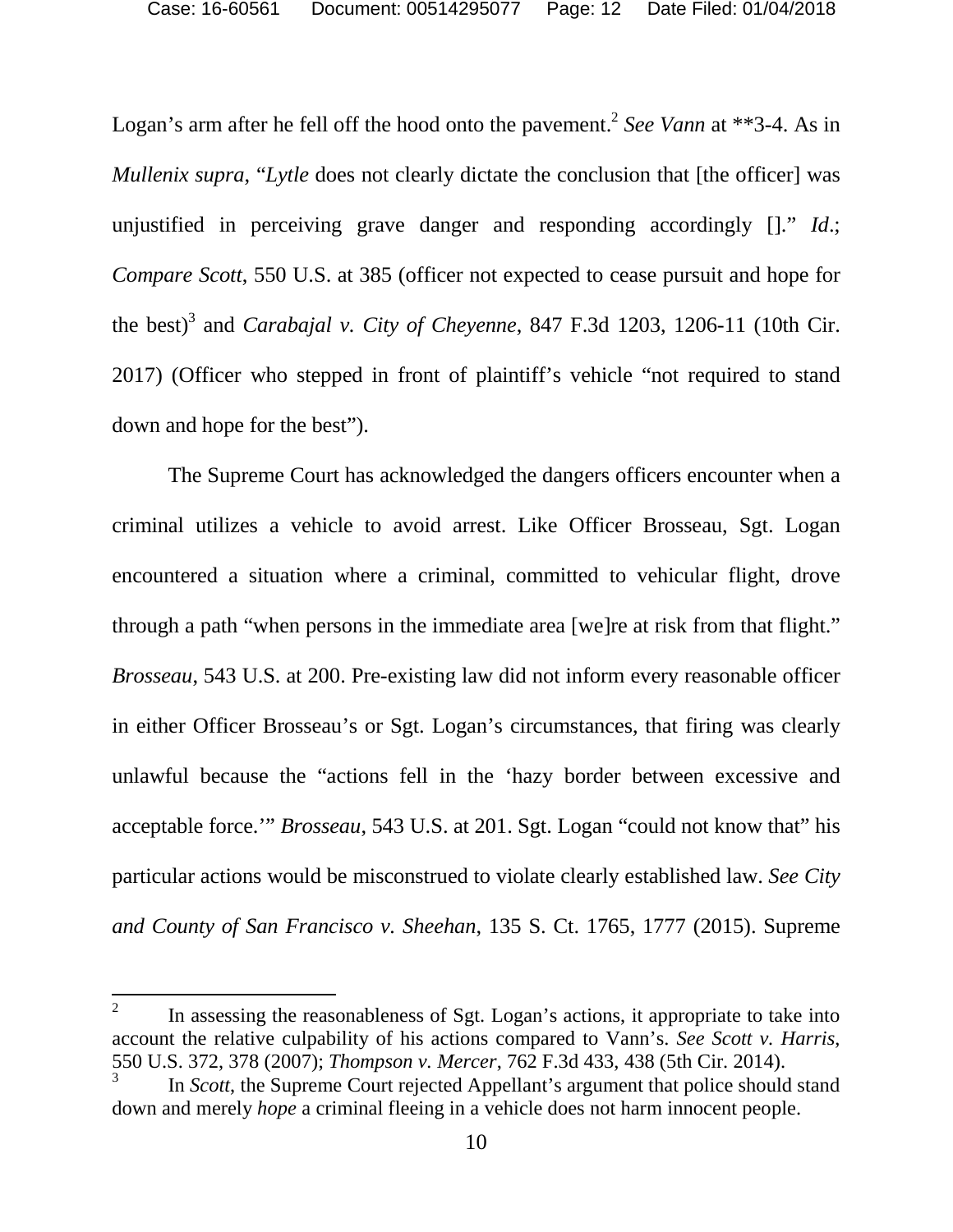Court authority did not clearly establish that every objective officer would have been on notice Sgt. Logan's act of firing was clearly unlawful in the circumstances he encountered. *See Reichle v. Howards*, 566 U.S. 658, 664-65 (2012).

## **II. The majority opinion of clearly established law conflicts with the relevant precedents of this Court.**

 "It has long been a rule of this court that no panel of this circuit can overrule a decision previously made by another," *Ryals v. Estelle*, 661 F.2d 904, 906 (5th Cir. 1981), but the majority opinion conflicts with the precedent of this Court. *Fraire v. City of Arlington*, 957 F.2d 1268 (5th Cir.), *cert. denied*, 506 U.S. 973 (1992), and its progeny, $4$  established the relevant source of clearly established law for deciding immunity in this case.<sup>5</sup> While driving an unmarked car, plain-clothes officer Lowery shot Fraire while he used a vehicle to avoid arrest. *See Fraire*, 957 F.2d at 1270-72. A witness inside Fraire's truck testified Lowery did not identify himself as an officer. *Id.* at 1270-71. Lowery yelled "stop," but Fraire continued to drive his truck so Lowery fired and jumped out of the truck's path. *Id*. at 1271-72. The Arlington police department investigated and found the force justified but

<sup>4</sup> *Fraire's* rationale, including the requirement to disregard pre-seizure conduct that may have increased the risk to officers *or even contributed to the need for force* extends beyond the 5th Circuit. *See, e.g*., *Drewitt v. Pratt*, 999 F.2d 774, 779-80 (4th Cir. 1993); *Schulz v. Long*, 44 F.3d 643, 648-49 (8th Cir. 1995); *Salim v. Prouix*, 93 F.3d 86, 91-92 (2d Cir. 1996); and *Livermore v. Lubelan*, 476 F.3d 397, 406-07 (6th Cir. 2007).

<sup>5</sup> Sgt. Logan has no burden beyond asserting immunity and he satisfied that burden by moving for summary judgment based on immunity. *See Orr v. Copeland,*  844 484, 490-91 (5th Cir.2016).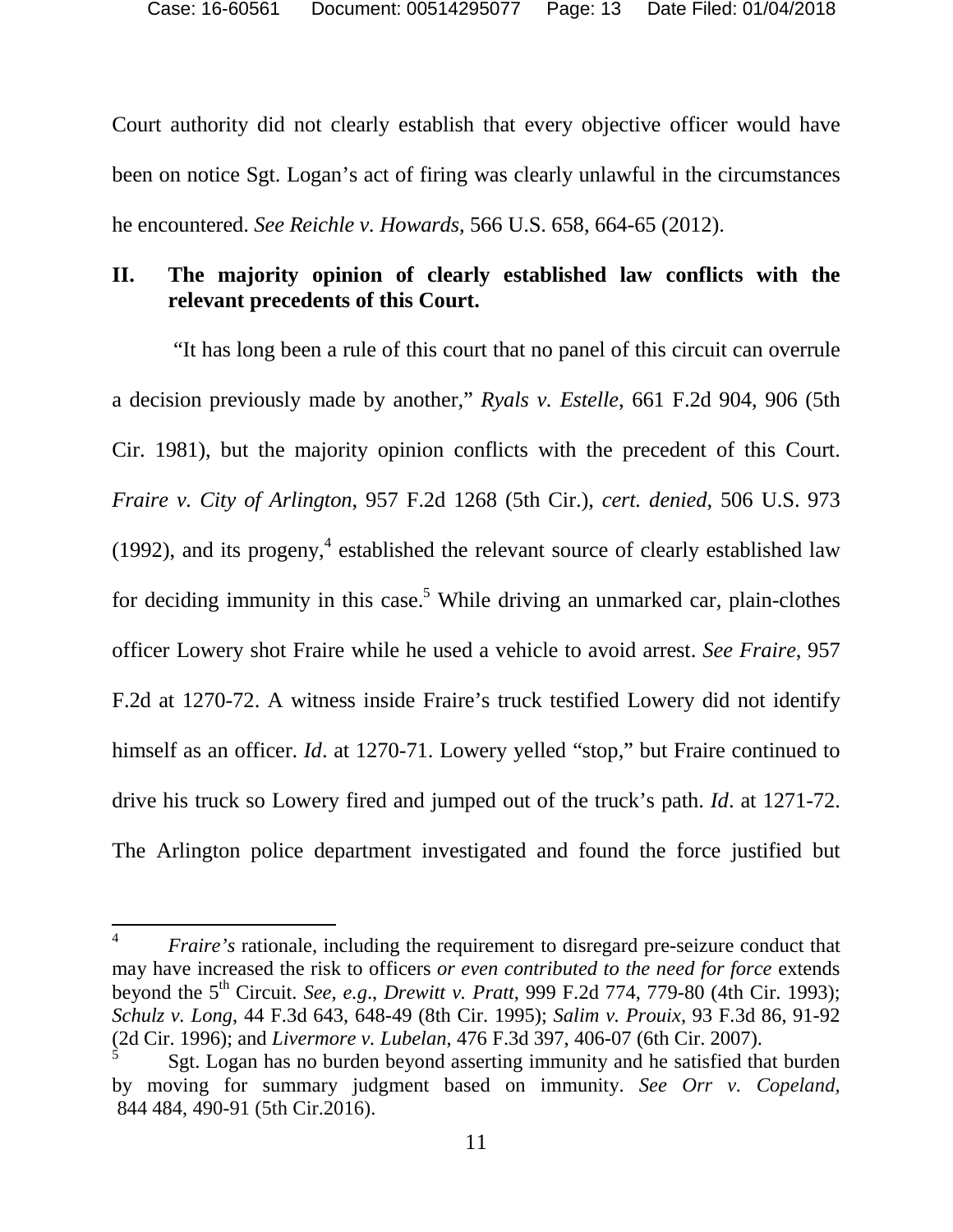"there were tactical errors that might have possibly effected [sic] the outcome of the incident." *Id*. at 1272. Arlington concluded Officer Lowery need not have exited his vehicle and, when he did, "he invited the truck to aim for him." *Id*. Fraire's successors argued Lowery "manufactured the circumstances that gave rise to the fatal shooting," *Id*. at 1275, a refrain the majority panel found dispositive of Sgt. Logan's immunity. The panel majority's holding directly conflicts with *Fraire,* and unreasonably subjects officers to danger.

As the Eighth Circuit Court explained in *Cole v. Bone*, 993 F.2d 1328 (8th Cir. 1993), "we scrutinize only the seizure itself, not the events leading to the seizure, for reasonableness under the Fourth Amendment. *Id.* at 1333. "[P]reseizure conduct is not subject to Fourth Amendment scrutiny." *Carter v. Buscher,*  973 F.2d 1328, 1332 (7th Cir. 1992). Thus, evidence that any officer(s) created the need to use force by their actions before the seizure is irrelevant to the question of the constitutionality of the seizure undertaken in self-defense. *Schulz supra.*

This rationale*,* made clear in *Fraire* does not stand alone in this Circuit. "Regardless of what had transpired up until the shooting itself, [the suspect's] movements [in *Young v. City of Killeen*, 775 F.2d 1349 (5th Cir.1985)] gave the officer reason to believe, at that moment, that there was a threat of physical harm." *Fraire* at 1276. "The constitutional right to be free from unreasonable seizure has never been equated by th[is] Court with the right to be free from a negligently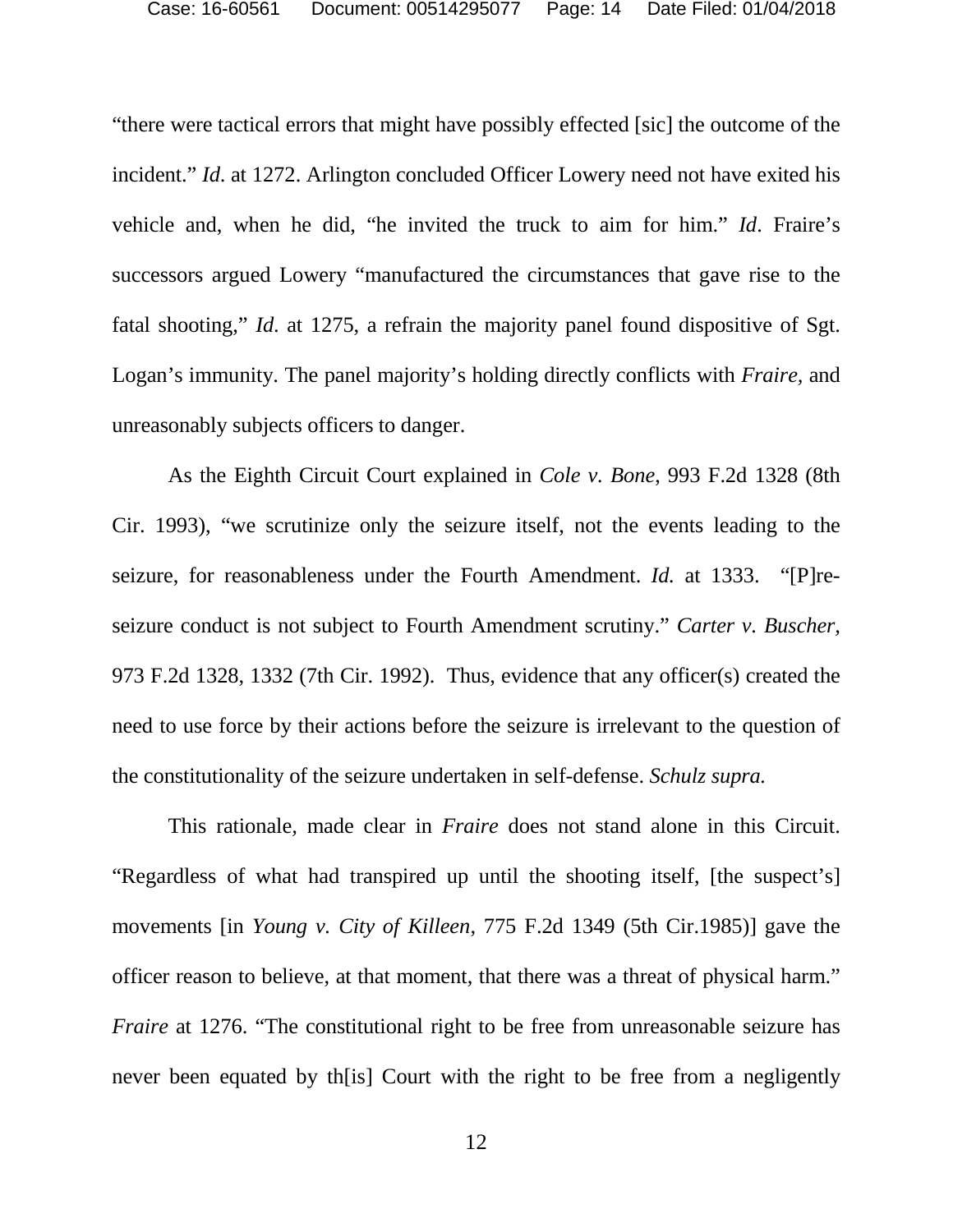executed stop or arrest." *Id*. Because this Court held that Officer Lowery, in circumstances closely analogous to Sgt. Logan's, could have reasonably believed firing was permitted to prevent his own death and to prevent Fraire's escape, Officer Lowery was entitled to qualified immunity. *Id*. at 1276-77; *Accord Martinez v. Maverick County*, 507 Fed. Appx. 446 (5th Cir. 2013) (PER CURIAM).

Further supporting *Fraire's* application is the limited time Sgt. Logan had to respond to the threat posed by Vann's vehicle. *See Hathaway v. Bazany*, 507 F.3d 312, 321 (5th Cir. 2007). $6$  "Given the extremely brief period of time an officer has to react to a perceived threat like this one, it is reasonable to do so with deadly force." *Id.* at 322. As in *Hathaway*, 507 F.3d at 322, which found no  $4<sup>th</sup>$ Amendment violation, the evidence Vann relies upon "is at best, a scintilla of evidence, for the theory" Sgt. Logan stepped into the path of Vann's vehicle, which is not even a constitutional violation.

The majority failed to apply *Hathaway's 's* proximity and temporal factors as would a reasonable officer on the scene, (ROA. 179-80, 415, 394, 424-25, 427-28), in accordance with police training regarding the scientific facts of action and reaction, *Ontiveros v. City of Rosenberg*, 564 F.3d 379, 384 (5th Cir. 2009), and the

<sup>6</sup> *Hathaway* and the other authorities cited in this brief pre-dated the *Vann* panel decision and establish that Appellant cannot carry his burden of showing a  $4<sup>th</sup>$ Amendment violation or violation of clearly established law. *See Hathaway*, 507 F.3d at 321.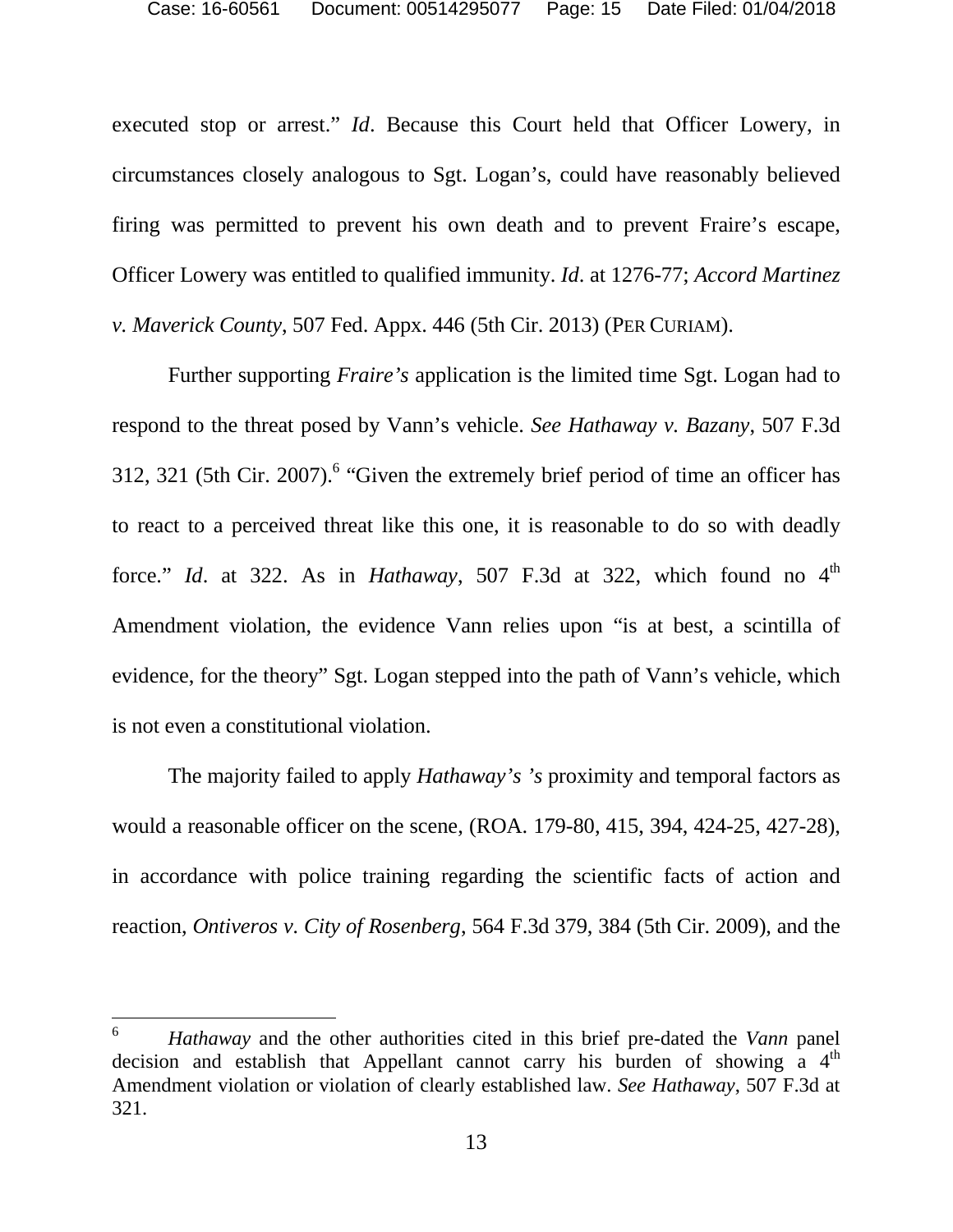majority failed to reasonably analyze this claim in appropriate segments, *C.f., Livermore v. Lubelan,* 476 F.3d 397, 406-07 (6th Cir. 2007) (collecting cases).

Rather, the panel mischaracterized Sgt. Logan's "intent behind certain events" as disputed material facts, *Vann* at  $*3$ , in accord with Appellant's contention "the disputed central fact" is "whether [Sgt.] Logan ran to the opening and shot Vann **to prevent him from fleeing** or whether, instead, Logan was **hit as he ran out of the way** of Vann's car." *Vann* at \*\*4-6. (emphasis added). This approach improperly focuses on irrelevant conduct prior to reasonable police force that is not material to whether a violation of the  $4<sup>th</sup>$  Amendment or clearly established law occurred at the moment Sgt. Logan fired.

Moreover, the majority's impractical opinion in this regard is further flawed because it is premised on a subjective standard rejected in *Graham*, 490 U.S. at 397 and *Fraire*, 957 F.2d at 1273. "Whether a defendant asserting qualified immunity may be personally liable turns on the objective legal reasonableness of the defendant's actions assessed in light of clearly established law." *Fraire*, 957 F.2d at 1273. Immaterial disputes about Sgt. Logan's individual intent, including his personal motivation for placing his body where he did, or even his subjective reason for firing, are not proper measures of the objective legal reasonableness of actions an objective officer on the scene could have believed lawful under *Graham, Fraire,*  and interpretive jurisprudence, particularly when the evidence proves that Sgt.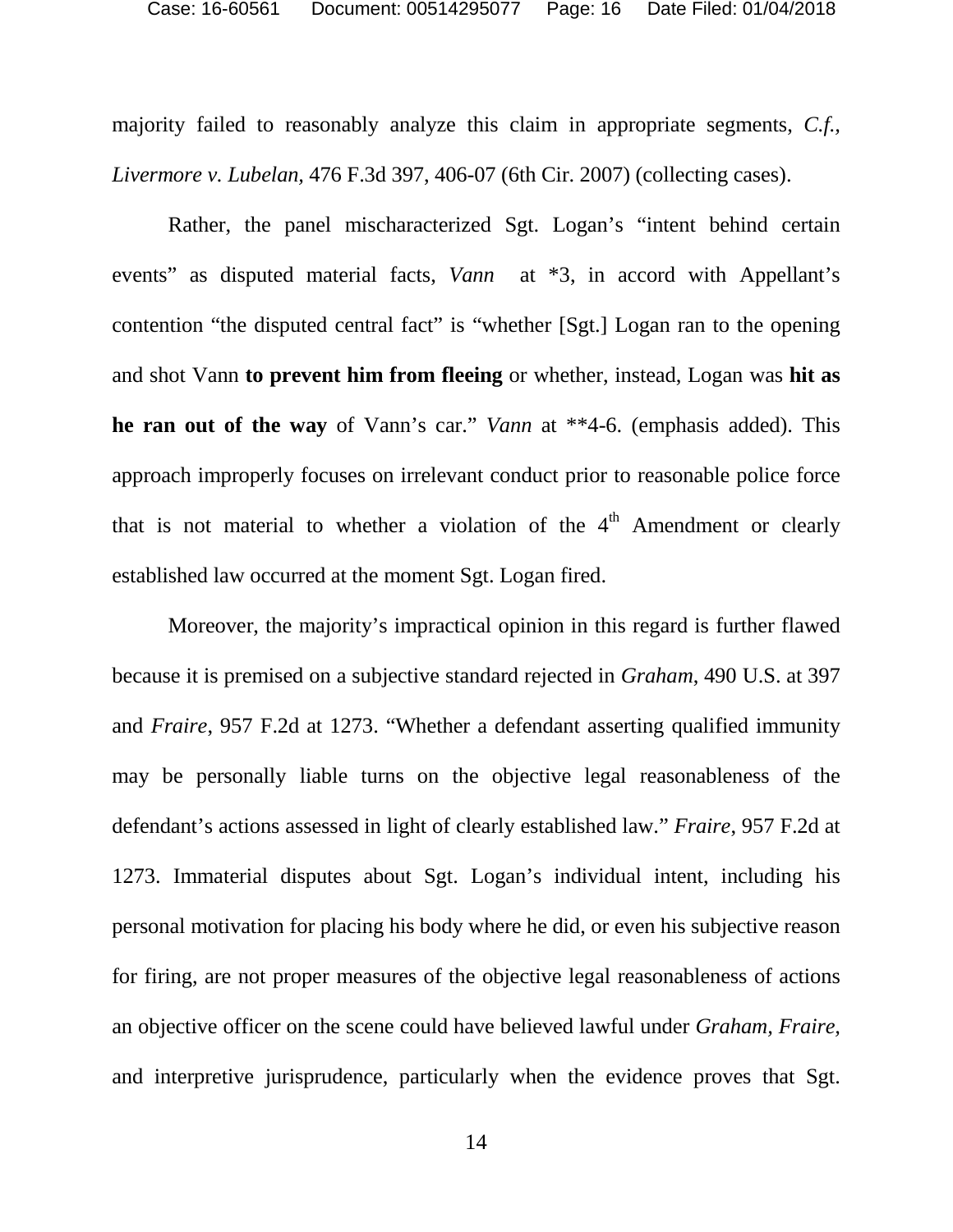Logan fired at a moment when he was in peril atop Vann's vehicle. *See Fraire*, 957 F.2d at 1273-77.

The controlling objective standard, the panel majority rejected, has proven practically "workable" and questions regarding what subjectively motivated Sgt. Logan during the tense, uncertain, and rapidly evolving events he encountered performing police duty are simply not material to resolution of immunity under the precedents of the Supreme Court or this Court. *See Kingsley v. Hendrickson*, 135 S. Ct. 2466, 2474 (2015); *Anderson v. Creighton*, 483 U.S. 635, 646 n. 6 (1987); *Lion Boulos v. Wilson*, 834 F.2d 504, 507-08 (5th Cir. 1987).

Immediately before, and certainly when, Vann's vehicle struck Sgt. Logan, an objective officer on the scene could have reasonably believed firing was permissible under the law and necessary under the facts. *See Fraire* at 1276. This Court has never before judged police force in the manner the panel majority has. Instead, this Court has led other circuits in eschewing the panel majority's insupportable approach.

#### **CONCLUSION**

Besides deviating from controlling precedent, the majority opinion is premised on an unworkable, after-the-fact, subjective standard that undermines the core of immunity and compromises safety. This Court should rehear this case *en*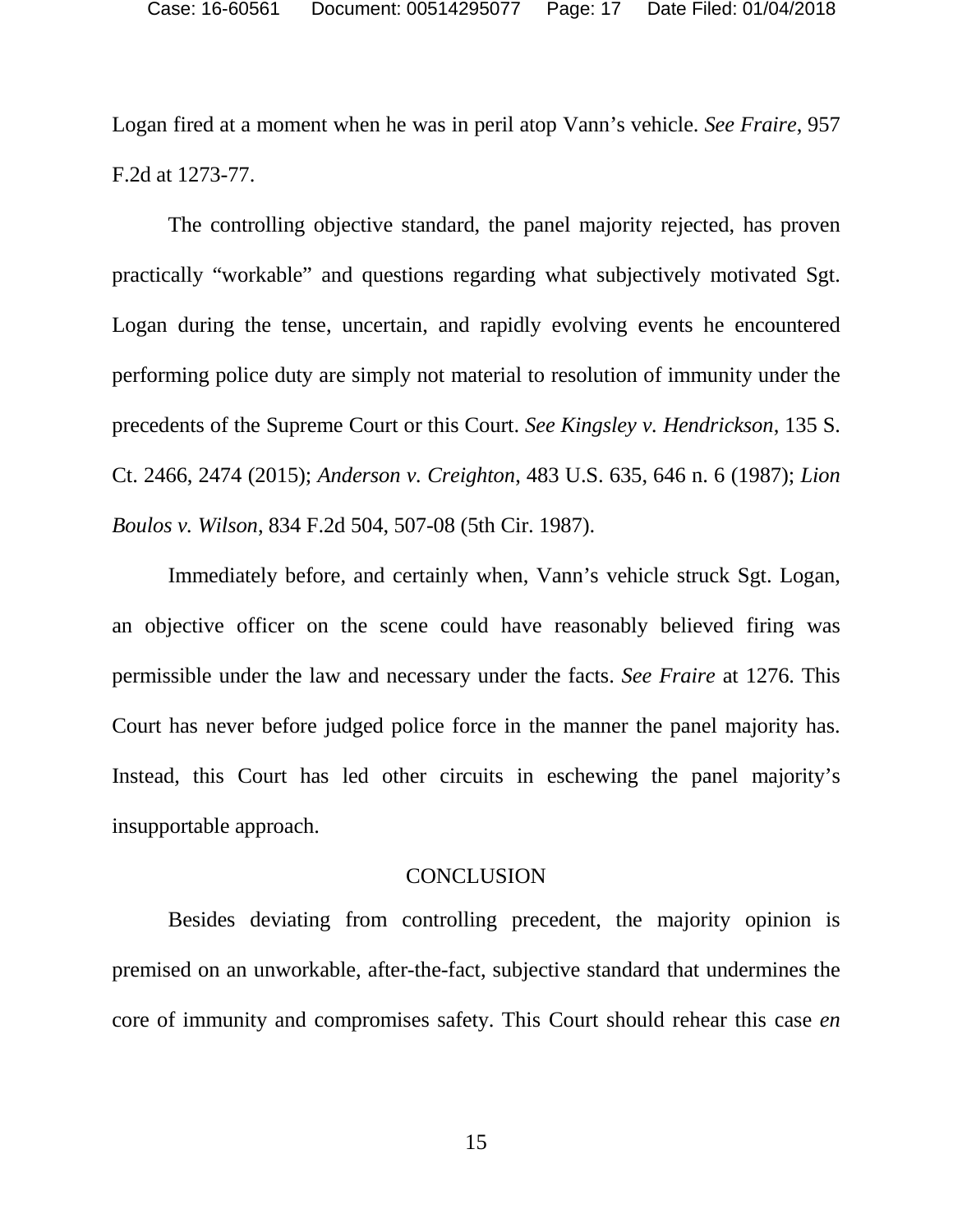*banc*, reverse the panel's decision, and reinforce this Court's jurisprudence that an

officer who is in danger is permitted to protect his life.

Respectfully submitted,

## LEWIS BRISBOIS BISGAARD & SMITH LLP

*/s/ William S. Helfand* WILLIAM S. HELFAND Attorney in Charge SBOT: 09388250 bill.helfand@lewisbrisbois.com NORMAN RAY GILES SBOT: 24014084 norman.giles@lewisbrisbois.com 24 Greenway Plaza, Suite1400 Houston, Texas 77046 (713) 659-6767 (713) 759-6830 (facsimile)

### CERTIFICATE OF SERVICE

I certify that January 4, 2018, the foregoing Brief and a motion for leave to

file the brief were filed electronically using the Court's CM/ECF system, which

will give notice of the filing to counsel for the Appellant, including:

Daniel M. Czamanske, Jr., Esq. Chapman, Lewis & Swan, PLLC Post Office Box 428 Clarksdale, MS 38614

Danese K. Banks, Esq. The Cochran Firm – Memphis One Commerce Square, Suite 1700 Memphis, TN 38103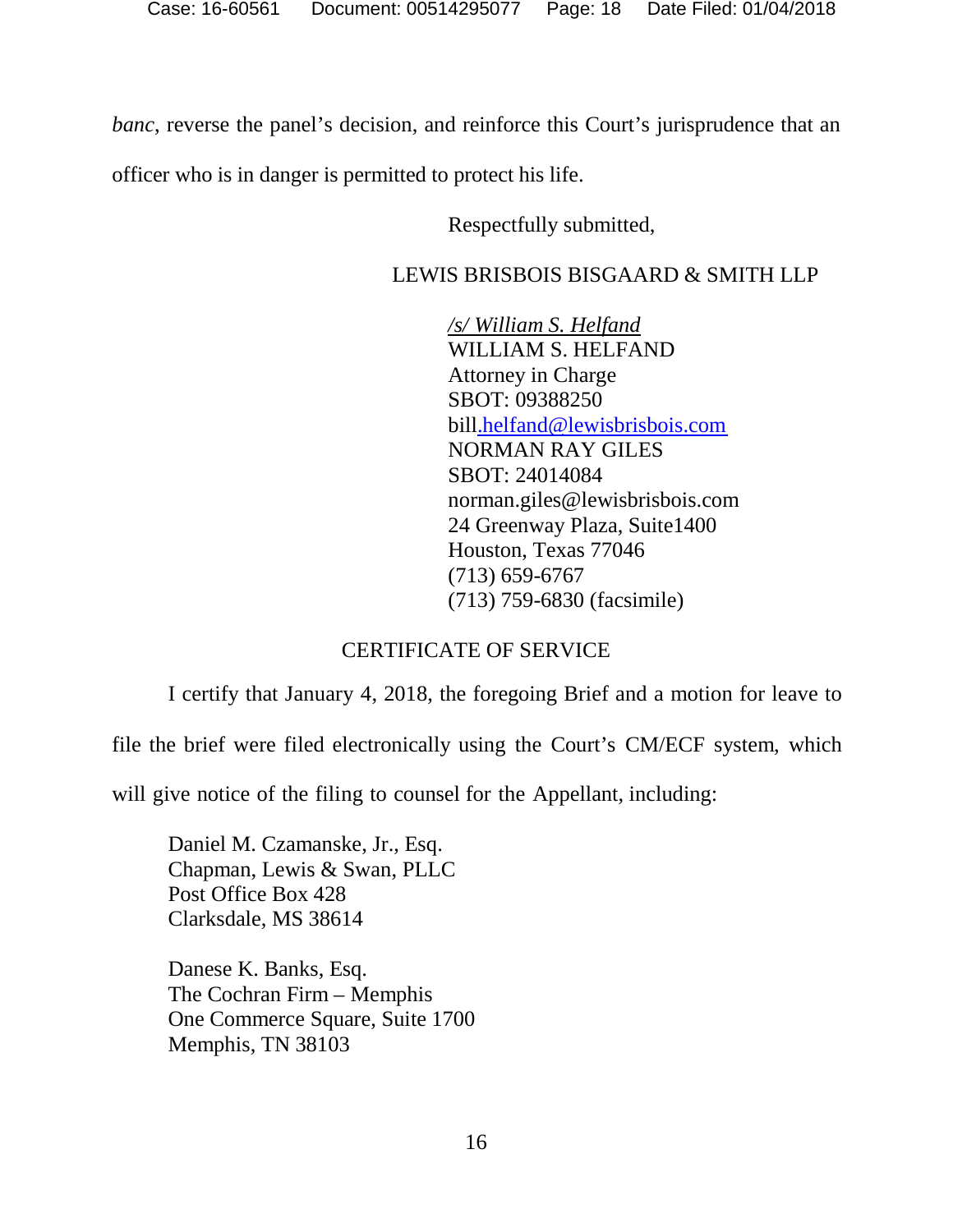Michael J. Bentley, Esq. Bradley Arant Boult Cummings LLP Post Office Box 1789 Jackson, MS 39215-1789 Robert E. Hayes, Jr. , Esq. W. Doug Hollowell, III, Esq. Hayes Law Firm, PLLC 5740 Getwell Road, Building 9, Suite A Southaven, MS 38672

Luther T. Munford Luther.Munford@butlersnow.com Margaret Smith Margaret.Smith@butlersnow.com Butler Snow LLP 1020 Highland Colony Parkway, Suite 1400 Ridgeland, MS 39157

> By: */s/ William S. Helfand* Attorney-in-charge for Amici Curiae National Association of Police **Organizations** Mississippi Municipal League Texas Municipal League Louisiana Municipal Association Texas City Attorneys Association

### CERTIFICATE OF COMPLIANCE

- 1. This petition complies with the type-volume limitation of FED. R. APP. P.  $27(d)(2)(A)$  because this motion contains 2,456 words.
- 2. This petition complies with the typeface requirements of FED. R. APP. P.  $32(a)(5)$  and the type style requirements of Fed. R. App. P.  $32(a)(6)$  because it has been prepared in a proportionally spaced typeface using Microsoft Word in Times New Roman font size 14.